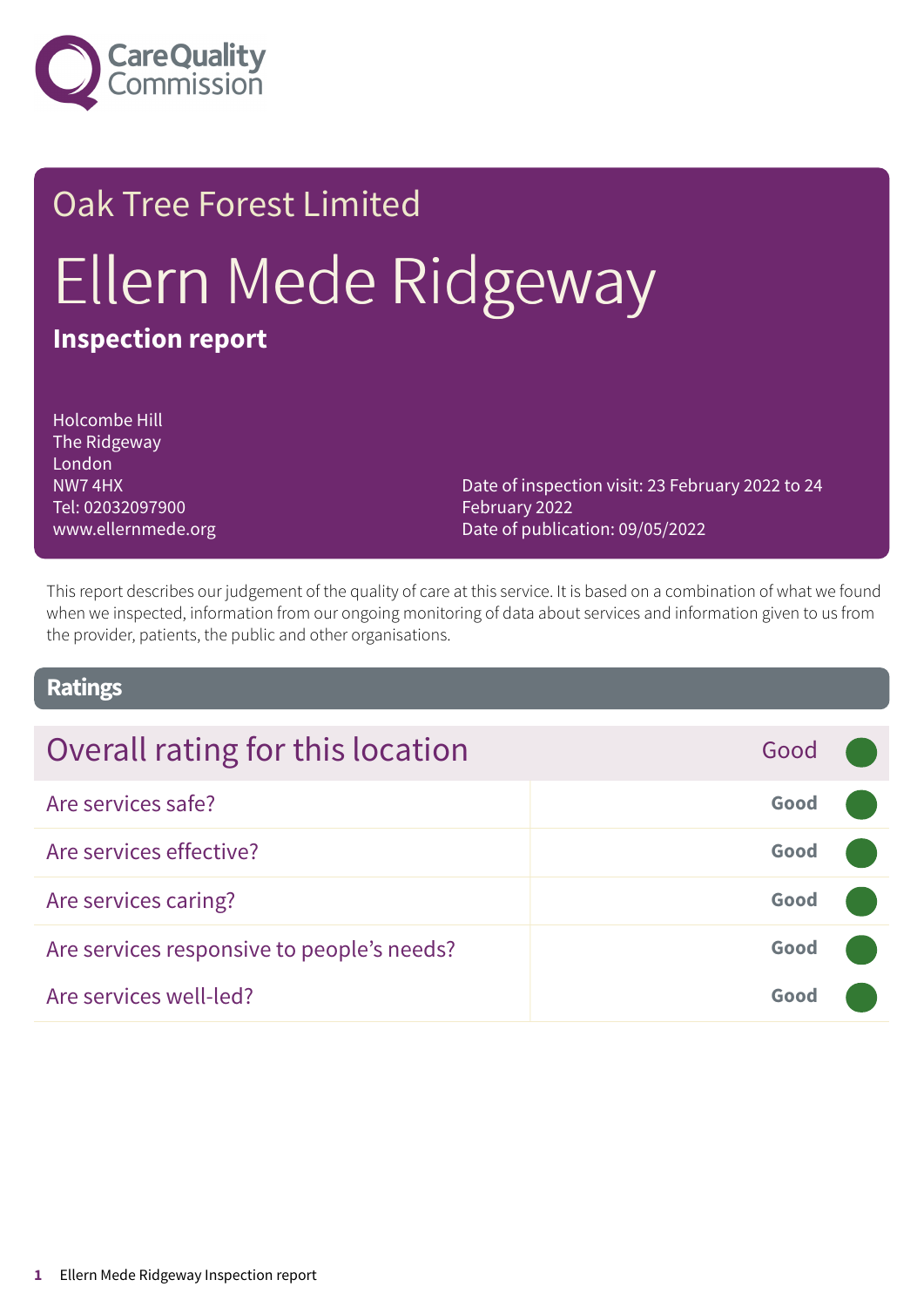### **Overall summary**

Our rating of this location stayed the same. We rated it as good because:

- Staff assessed and managed risks to children, young people and themselves well and followed best practice in anticipating, de-escalating and managing challenging behaviour. Staff used restraint and seclusion only after attempts at de-escalation had failed. The ward staff participated in the provider's restrictive interventions reduction programme.
- Staff understood how to protect children and young people from abuse and the service worked well with other agencies to do so. Staff had training on how to recognise and report abuse and they knew how to apply it. The service had named safeguarding committee for safeguarding concerns.
- Staff assessed the physical and mental health of all children and young people on admission. They developed individual care plans which were reviewed regularly through multidisciplinary discussion and updated as needed. Care plans reflected children and young people's assessed needs, and were personalised, holistic and recovery-oriented.
- Managers supported staff with appraisals, supervision and opportunities to update and further develop their skills. Managers provided an induction programme for new staff.
- Leaders had the skills, knowledge and experience to perform their roles. They had a good understanding of the service they managed and were visible in the service and approachable for children, young people, families and staff.
- Staff felt respected, supported and valued. They could raise any concerns without fear.
- The service managed safety incidents well. Staff recognised incidents and reported them appropriately. Managers investigated incidents and shared lessons learned with the whole team and the wider service. When things went wrong, staff apologised and gave children and young people honest information and suitable support.
- Staff understood their roles and responsibilities under the Mental Health Act 1983 and the Mental Health Act Code of Practice and discharged these well. Staff explained children and young people's rights to them.
- The majority of staff treated children and young people with compassion and kindness. They respected children and young people's privacy and dignity. They understood the individual needs of children and young people and supported them to understand and manage their care, treatment or condition.

#### However:

- The provider did not have a comprehensive documented risk assessment of night time staffing levels across the two wards and the cottages outlining how risks were managed and mitigated to ensure that young people remained safe at all times.
- Although some recent appointments had been made, there were vacancies in some key multidisciplinary roles, such as an occupational therapist and a senior social worker. This limited the professional expertise available to the service and the young people. Turnover of staff was high within this hospital, especially for non-registered nurses
- Young people did not always feel they were involved in decisions about the service. Young people did not always get regular updates and timely information on the progression of the issues they had raised, such as information on timescales for the completion of repairs, from senior managers.
- Reflective practice groups were not regularly taking place on all wards. When they did occur no more than two or three staff were able to attend the group because the wards were unable to release staff.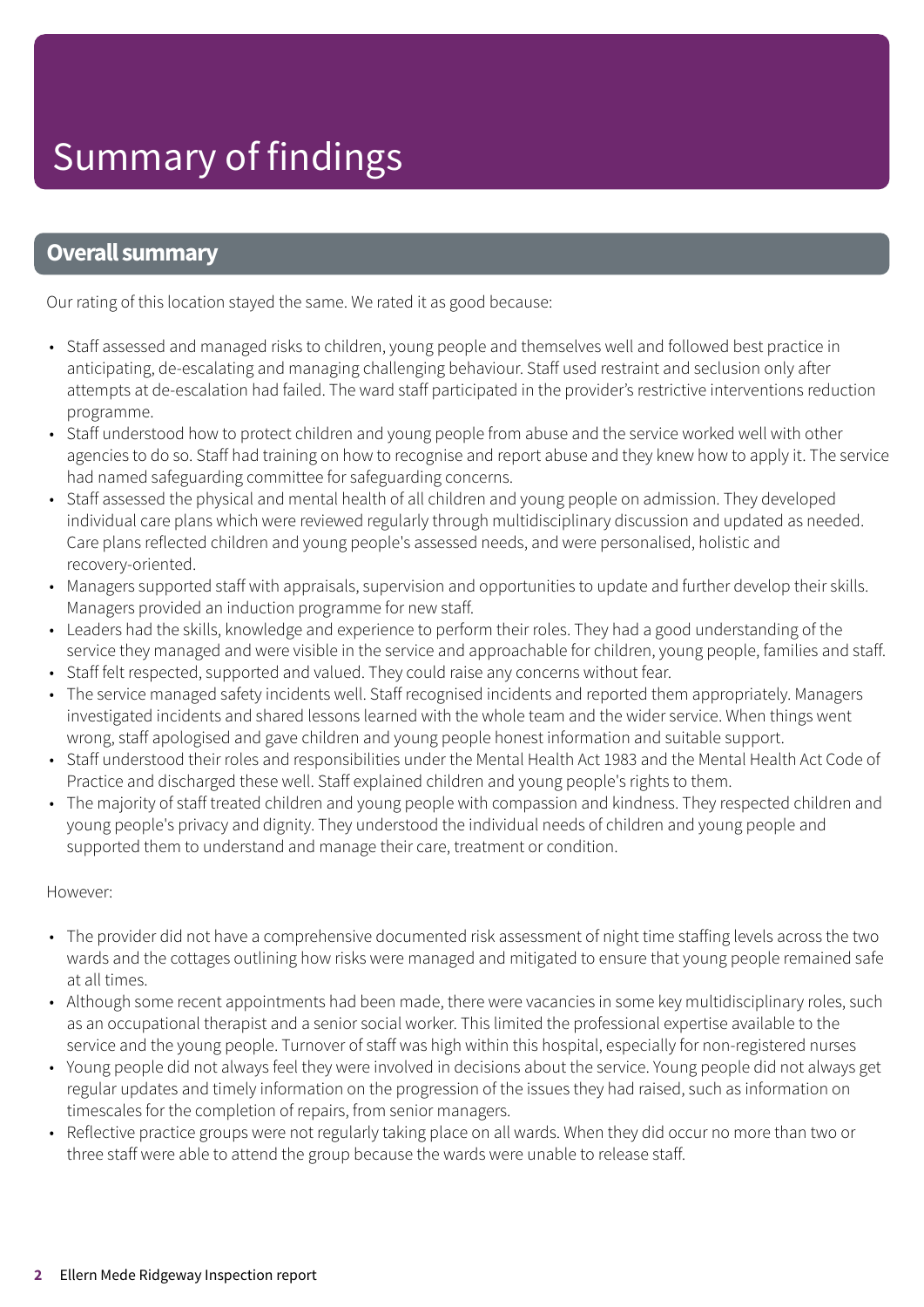# Summary of findings

- Staff were not recording clearly on the medicine administration records which route the medicine has been administered by, for example orally or by nasogastric tube. Staff did not always label opened liquid medicines with the date opened and new expiry date. The service did not always report incidents of omitted doses of medication. Incidents involving medicines were not always thoroughly investigated, there was therefore a risk that learning was not identified and shared with staff.
- Whilst wards were safe, clean, well equipped and fit for purpose, furnishings were not always well maintained.
- There was nothing on display in the wards that indicated the wards were inclusive environments looking to meet the needs of those young people with protected characteristics.
- Young people were not told routinely about the closed circuit television (CCTV) cameras throughout the hospital on admission.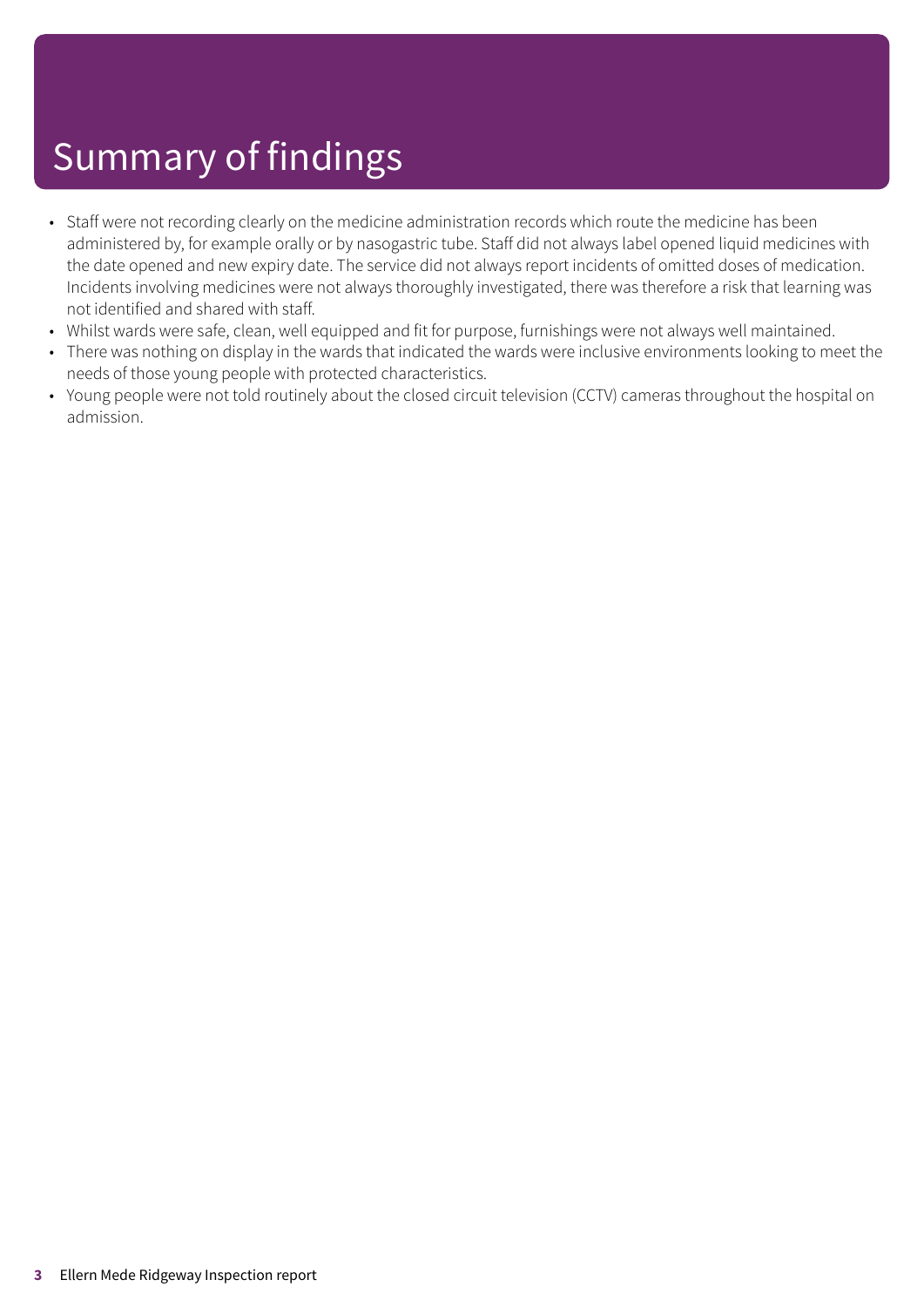# Summary of findings

### **Ourjudgementsabouteachofthemainservices**

| <b>Service</b>                                             | <b>Rating</b>  | <b>Summary of each main service</b>                                                 |
|------------------------------------------------------------|----------------|-------------------------------------------------------------------------------------|
| <b>Specialist</b><br>eating<br>disorder<br><b>services</b> | Good <b>OD</b> | • The rating for this hospital remained the same. We<br>rated this service as good. |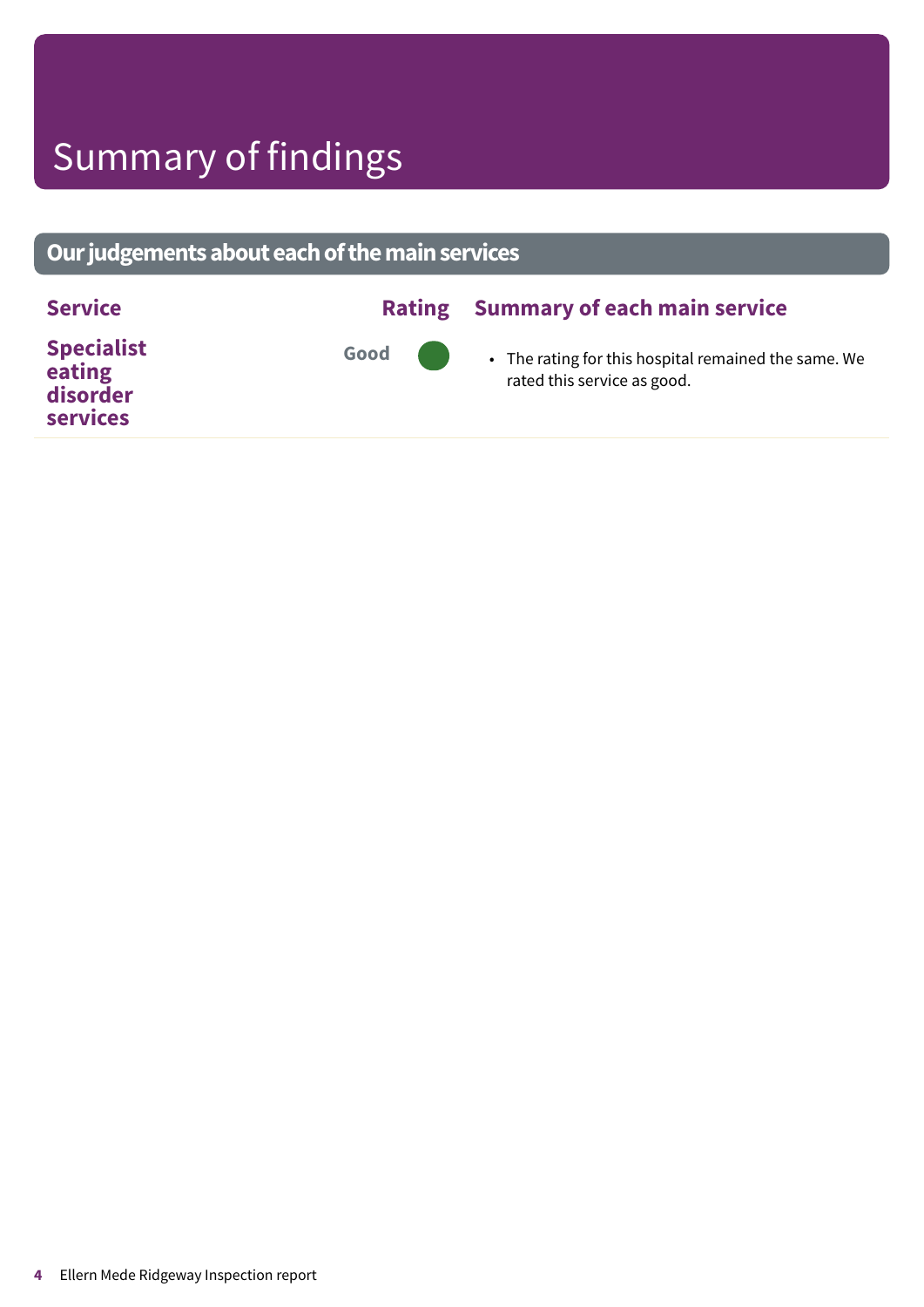# Summary of findings

### **Contents**

| Summary of this inspection             | Page |
|----------------------------------------|------|
| Background to Ellern Mede Ridgeway     | 6    |
| Information about Ellern Mede Ridgeway | 7    |
| Our findings from this inspection      |      |
| Overview of ratings                    | -9   |
| Our findings by main service           | 10   |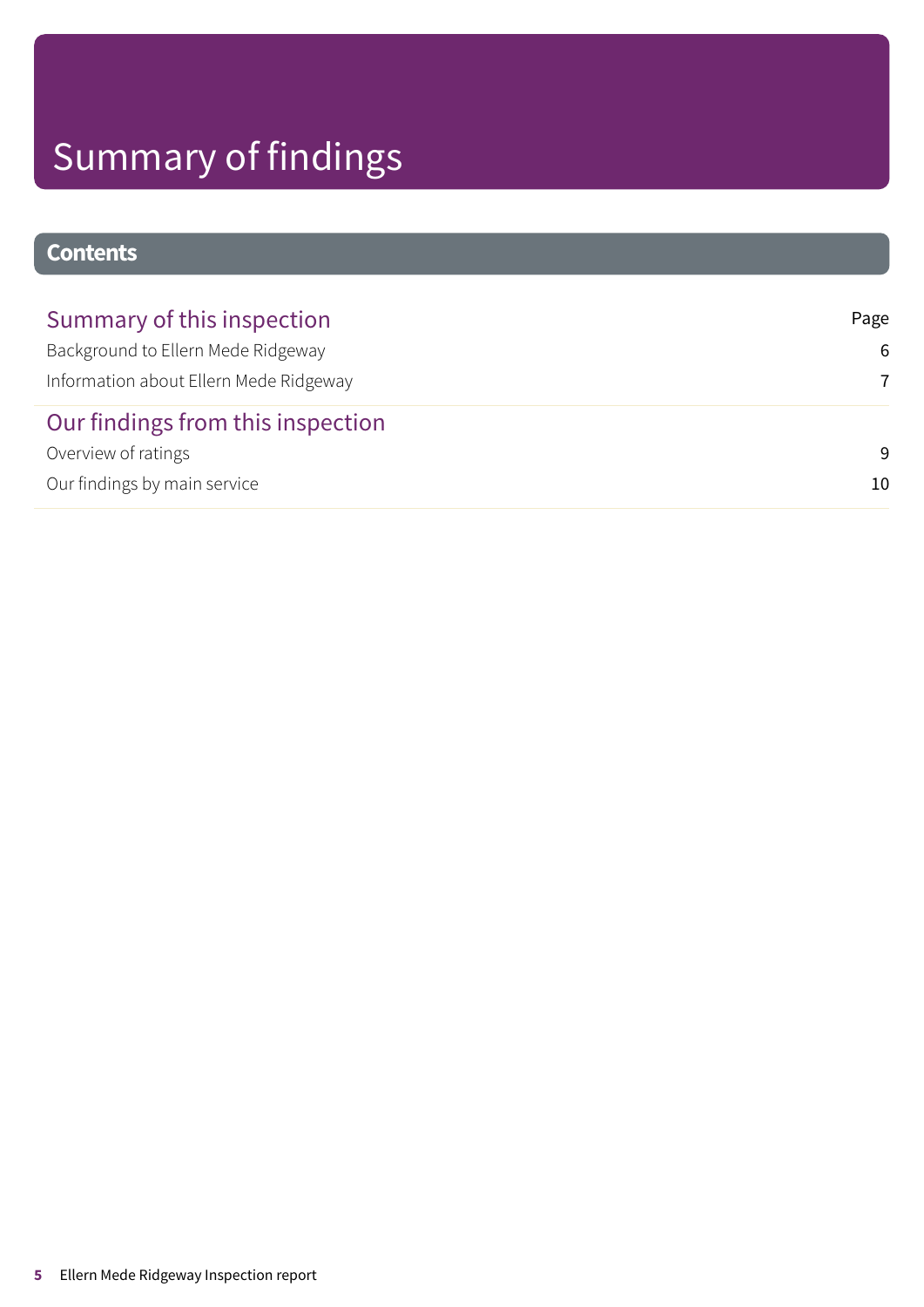### <span id="page-5-0"></span>**Background to Ellern Mede Ridgeway**

We undertook this short notice announced comprehensive inspection of Ellern Mede Ridgeway as part of our ongoing monitoring and inspection of registered services.

Ellern Mede Ridgeway is a hospital run by Oak Tree Forest Limited. It provides eating disorder inpatient services for children and young people aged 8– 18 years. This hospital is for children and young people of all genders. However, at the time of our inspection the young people were all female.

The hospital has two wards and two cottages, each of these areas provides a different treatment programme.

- Lask Ward has 10 beds and offers high dependency intensive treatment for children and young people with highly complex eating disorders. This ward can support children and young people with nasogastric feeding.
- Nunn Ward has 12 beds and is a general eating disorder ward. It provides a recovery focused programme for children and young people who are stabilised and require ongoing support.
- Cottages are pre-discharge areas. Each of the two cottages have space for three children and young people who have been assessed as low risk of harm to self or others and are physically stable.

At the time of inspection, there were 25 young people aged between 12 and 18 admitted to the service.

The hospital has an on-site school to provide children and young people with an education during their admission. Ofsted were carrying out an inspection of this school at the time of our visit. The school was previously rated as outstanding in all areas in 2018.

The service has a registered manager in post and is registered by the CQC to provide assessment or medical treatment for persons detained under the Mental Health Act 1983 and treatment of disease, disorder or injury.

We last inspected this service in January 2020. The service was rated as good overall, with the safe domain being rated as requires improvement. We issued two requirement notices to the service following this inspection stating actions the service must take:

- The provider must ensure that staff complete the required physical health observations on young people following administration of rapid tranquilisation or record reasons why this was not done in accordance with best practice and the service guidelines.
- The provider must ensure that medication for young people is administered as prescribed and that adequate precautions are taken to ensure medication does not go out of stock.

#### **What people who use the service say**

Young people reported the majority of staff were kind, thoughtful and supportive. Young people commented their recovery was due to the permanent staff members. One young person commented when they were upset staff were able to comfort them and help them feel safe.

However, young people reported some agency staff were not empathetic and felt they needed more training in meal support techniques. All young people reported there were not enough staff, especially at nights and weekends.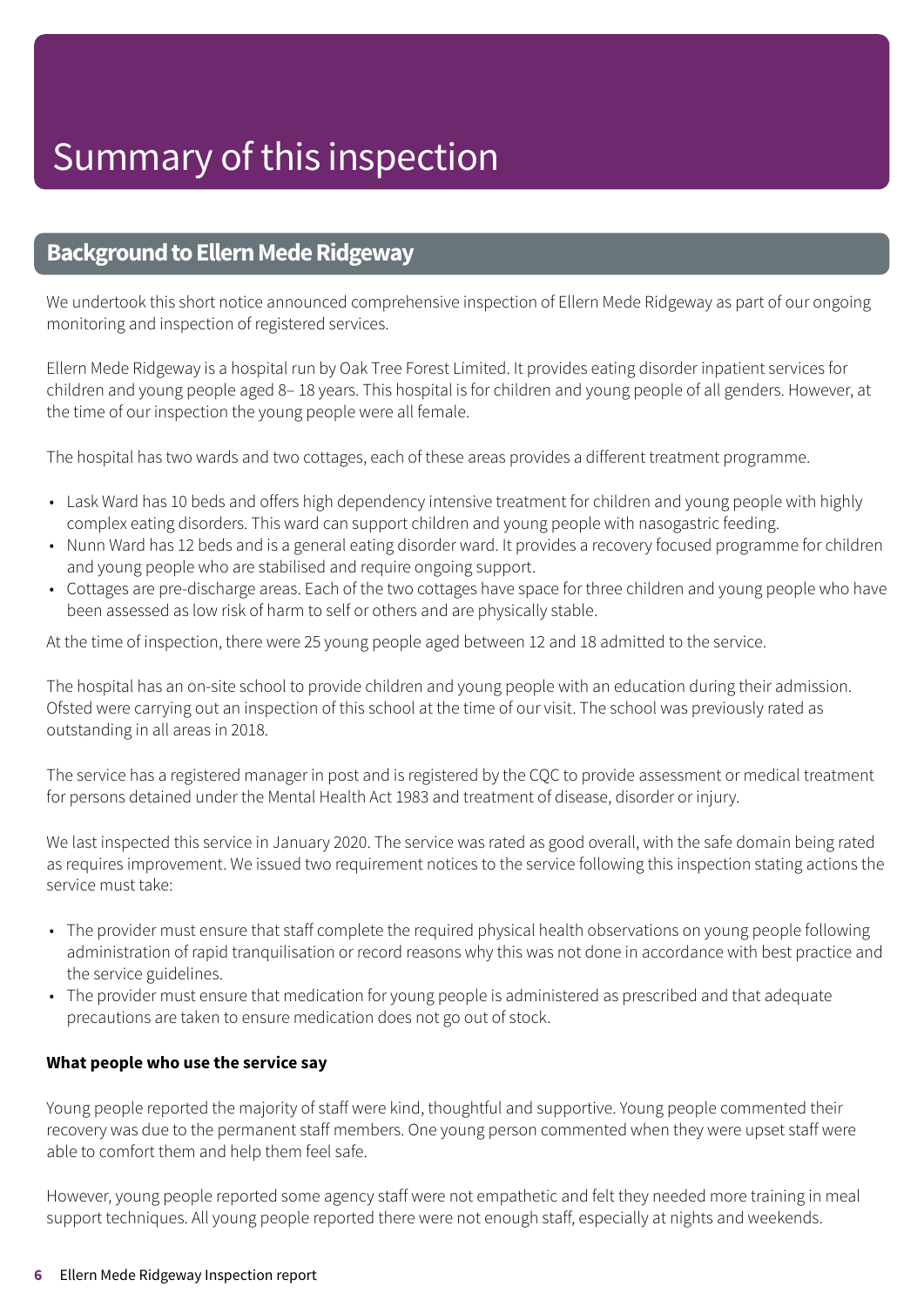# Summary of this inspection

The majority of carers spoke with very high praise for the staff and the care that had been offered at this hospital. One carer said the service went above and beyond, and another said they looked at their child as a whole person, supporting their individual needs.

The service had received 19 compliments within the last six months. These included compliments from young people who have left the service and were thanking the service for the support in their recovery.

### <span id="page-6-0"></span>**Howwecarriedoutthis inspection**

The team that inspected this service consisted of two CQC inspectors, a CQC inspection manager, a CQC pharmacist specialist, an expert by experience and a specialist advisor who had experience working within children and young people's eating disorder services.

To get to the heart of patients' experiences of care and treatment, we always ask the following five questions:

- Is it safe?
- Is it effective?
- Is it caring?
- Is it responsive to people's needs?
- Is it well-led?

These questions therefore formed the framework for the areas we looked at during the inspection.

We used CQC's interim methodology for monitoring services during the COVID-19 pandemic including on site and remote interactions.

During the inspection visit, the inspection team:

- visited the service, observing the environment and how staff were caring for young people
- spoke with four young people who were using the service and reviewed feedback from the hospital's patient satisfaction survey.
- spoke with nine carers of those using the service
- spoke with 29 members of staff including, the clinical operations director, the hospital manager, ward managers, nurses, healthcare assistants, and a range of staff working within the multidisciplinary team such as a family therapist, headteacher, consultant psychiatrist and the human resources director.
- attended a 'morning meeting' and a multidisciplinary team meeting
- reviewed four young people's care and treatment records including specific documentation related to the Mental Health Act.
- reviewed how medication was managed and stored, including a review of medicine administration records
- reviewed three staff recruitment records
- reviewed information and documents relating to the operation and management of the service.

You can find information about how we carry out our inspections on our website: https://www.cqc.org.uk/what-we-do/ how-we-do-our-job/what-we-do-inspection.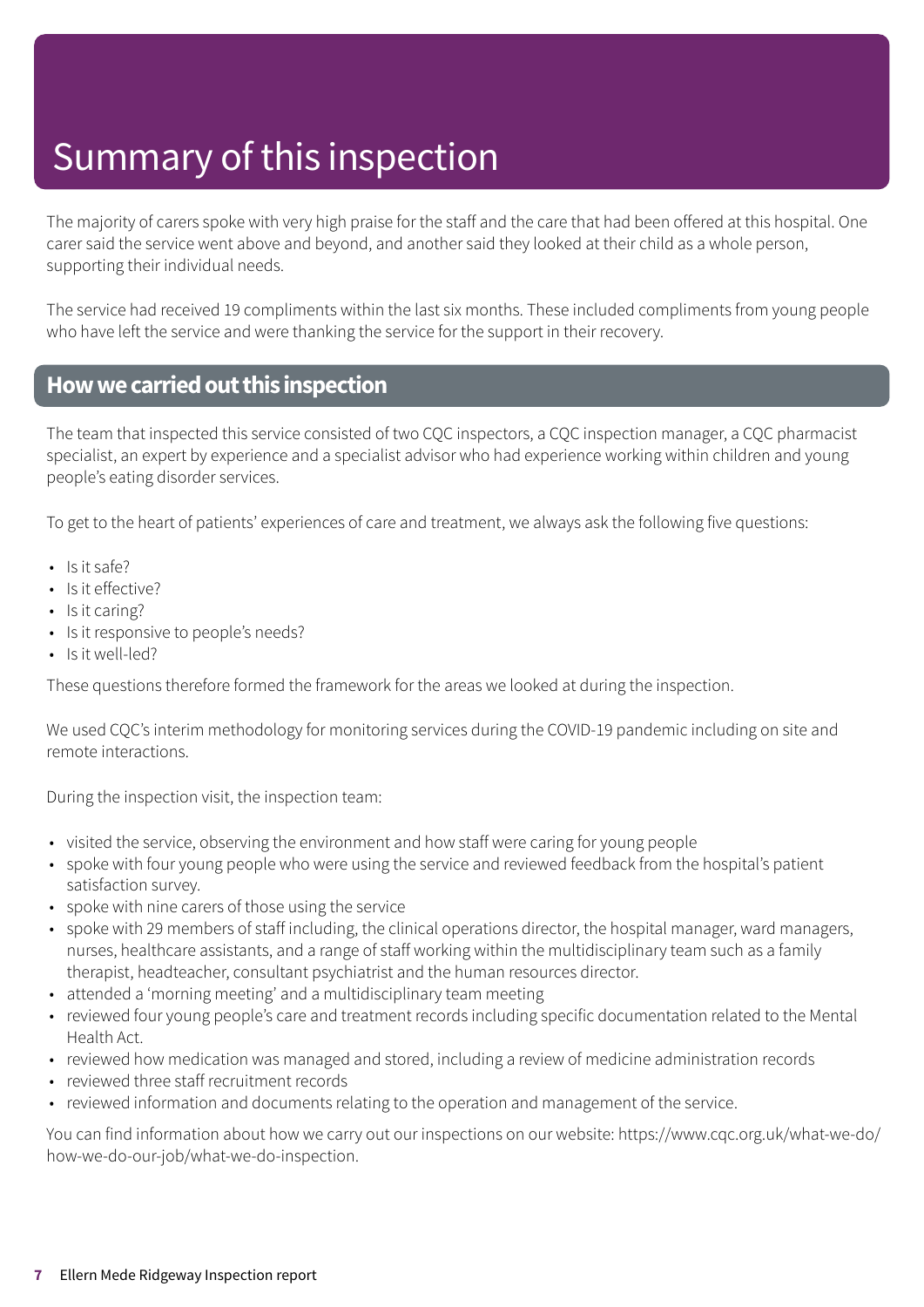# Summary of this inspection

### **Outstanding practice**

We found the following outstanding practice:

- All young people completed a Patient Inclusion in Least Restrictive Intervention Management Plan (PILRIMP) with staff. This was a set of questions which allowed young people to discuss any possible future restraints and their preferred management of these incidents. This allowed staff to support young people to develop their own personalised support plans, including triggers and preferred interventions. These plans were handwritten by the young people, in their own words.
- The hospital had developed the role of an Autistic Spectrum Disorder (ASD) lead nurse in response to the increase of referrals for young people with ASD or ASD traits, as well as an eating disorder. This role provided individual assessments and care planning for young people as well as support and guidance for staff. The service planned to increase the capacity of the ASD lead nurse by training non-registered nurses to be ASD champions.

### **Areas forimprovement**

Action the service MUST take is necessary to comply with its legal obligations. Action a trust SHOULD take is because it was not doing something required by a regulation but it would be disproportionate to find a breach of the regulation overall, to prevent it failing to comply with legal requirements in future, or to improve services.

#### **Action the service SHOULD take to improve:**

- The provider should ensure a comprehensive risk assessment of the staffing establishment and skill mix at night is carried out and recorded.
- The provider should continue to recruit into key multidisciplinary roles and focus on staff retention and creating career progression opportunities to reduce turnover.
- The provider should ensure that all liquid medication is labelled with the date opened and new expiry date and that medicine administration records accurately record the route of medicine administration.
- The provider should ensure that communal areas are refreshed and worn furniture replaced.
- The provider should ensure reflective practice for staff occurs, and that staff are supported to attend the sessions.
- The provider should ensure young people feel involved in decisions about the service and their own care, and receive timely and regular updates on concerns they have raised
- The hospital should ensure there is sufficient information available to young people with protected characteristics which makes it clear staff are approachable and welcoming.
- The provider should ensure staff fully inform all young people about the CCTV in operation throughout the hospital on admission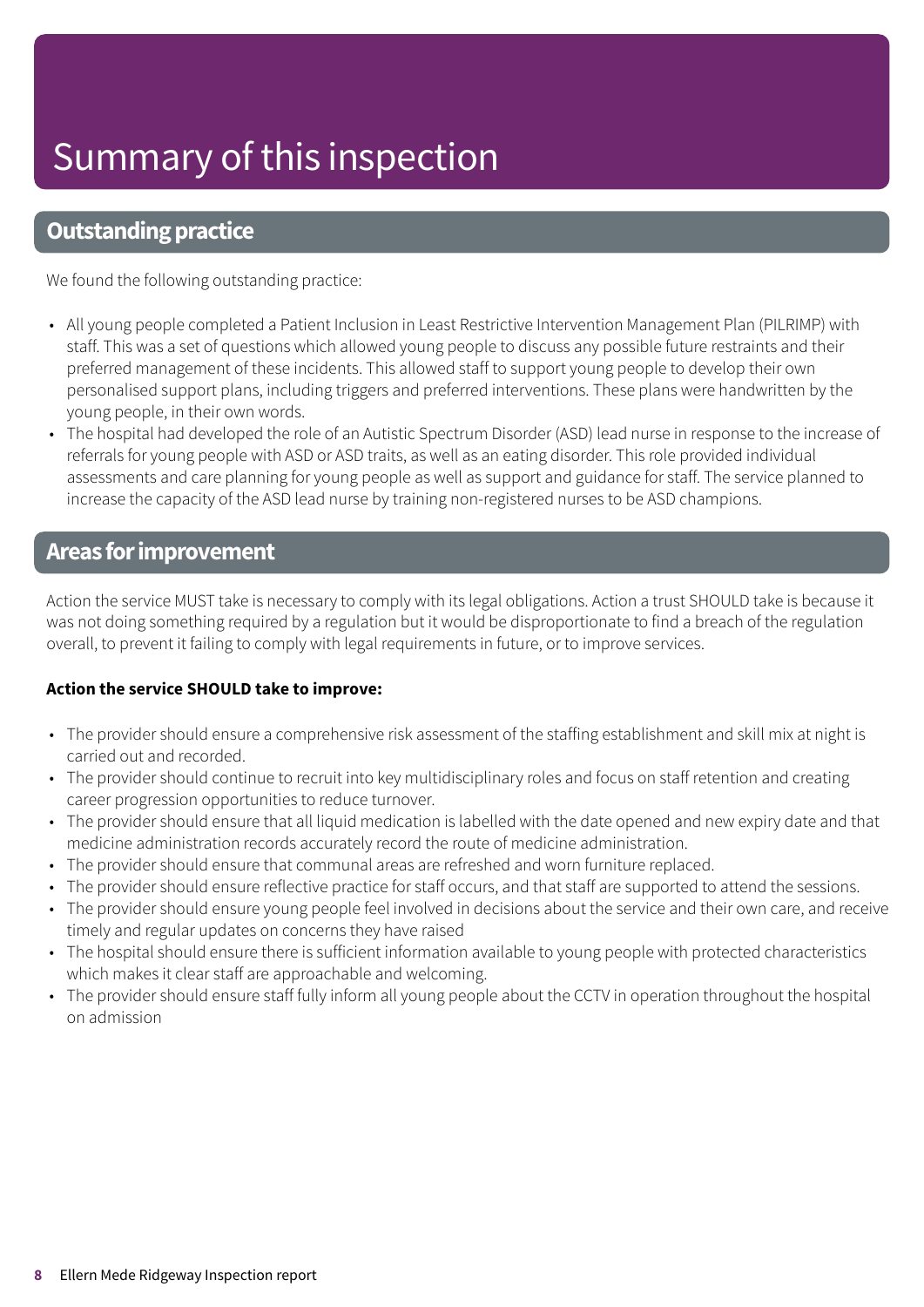# Our findings

### <span id="page-8-0"></span>**Overview of ratings**

Our ratings for this location are:

|                                        | Safe | <b>Effective</b> | Caring | Responsive | Well-led | <b>Overall</b> |
|----------------------------------------|------|------------------|--------|------------|----------|----------------|
| Specialist eating disorder<br>services | Good | Good             | Good   | Good       | Good     | Good           |
| <b>Overall</b>                         | Good | Good             | Good   | Good       | Good     | Good           |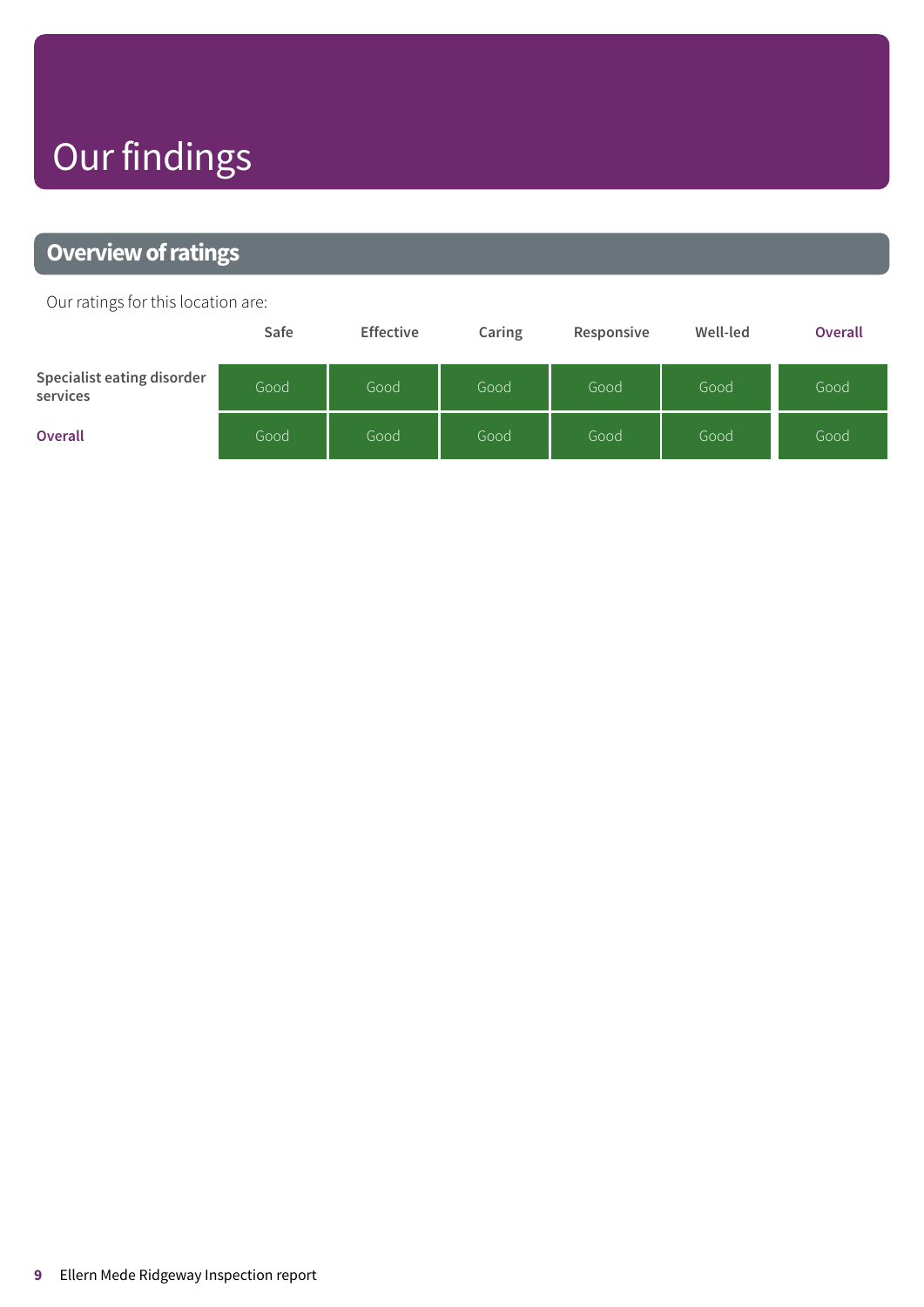**Good –––**

### <span id="page-9-0"></span>Specialist eating disorder services

| Safe             | Good |  |
|------------------|------|--|
| <b>Effective</b> | Good |  |
| <b>Caring</b>    | Good |  |
| Responsive       | Good |  |
| <b>Well-led</b>  | Good |  |

**Are Specialist eating disorder services safe?**

Our rating of safe improved. We rated it as good.

#### **Safe and clean care environments**

#### **All wards were safe, clean, well equipped and fit for purpose. However, furnishings were not always well maintained.**

#### **Safety of the ward layout**

Staff completed and regularly updated thorough risk assessments of all wards areas and removed or reduced any risks they identified. Staff could not observe young people in all parts of the wards. This risk was mitigated through regular observations and mirrors throughout the unit. Where individual young people were identified as being at risk, increased observations, including one-to-one, were used.

Staff were aware of personal items that could create potential ligatures. Staff understood the wards' ligature response protocols and knew the location of the wards' ligature cutters. Each ward had a heat map which identified high risk ligature areas in the environment. A ligature risk assessment had been carried out on 5 October 2021 for the main hospital site and 4 October 2021 for the cottages.

The ward had an action plan addressing identified ligature risks. For example, the windows in the young peoples bedrooms needed replacing to ensure they were anti ligature. Staff reported individual risk assessments were carried out for young people in these rooms and action taken to mitigate risks, such as, implementing more frequent observations.

The service had closed-circuit television (CCTV) in all communal area and corridor areas. CCTV was recorded and was used to review incidents on the wards. A risk assessment was completed when deciding where to place these cameras. There were no cameras facing young people's bedrooms or toilet areas. The wards had posters explaining there was CCTV in operation and how the young people could go about requesting more information on this. However, young people were not routinely told about the CCTV cameras on admission. Managers informed us there were ongoing discussions about including this information in the admissions handbook.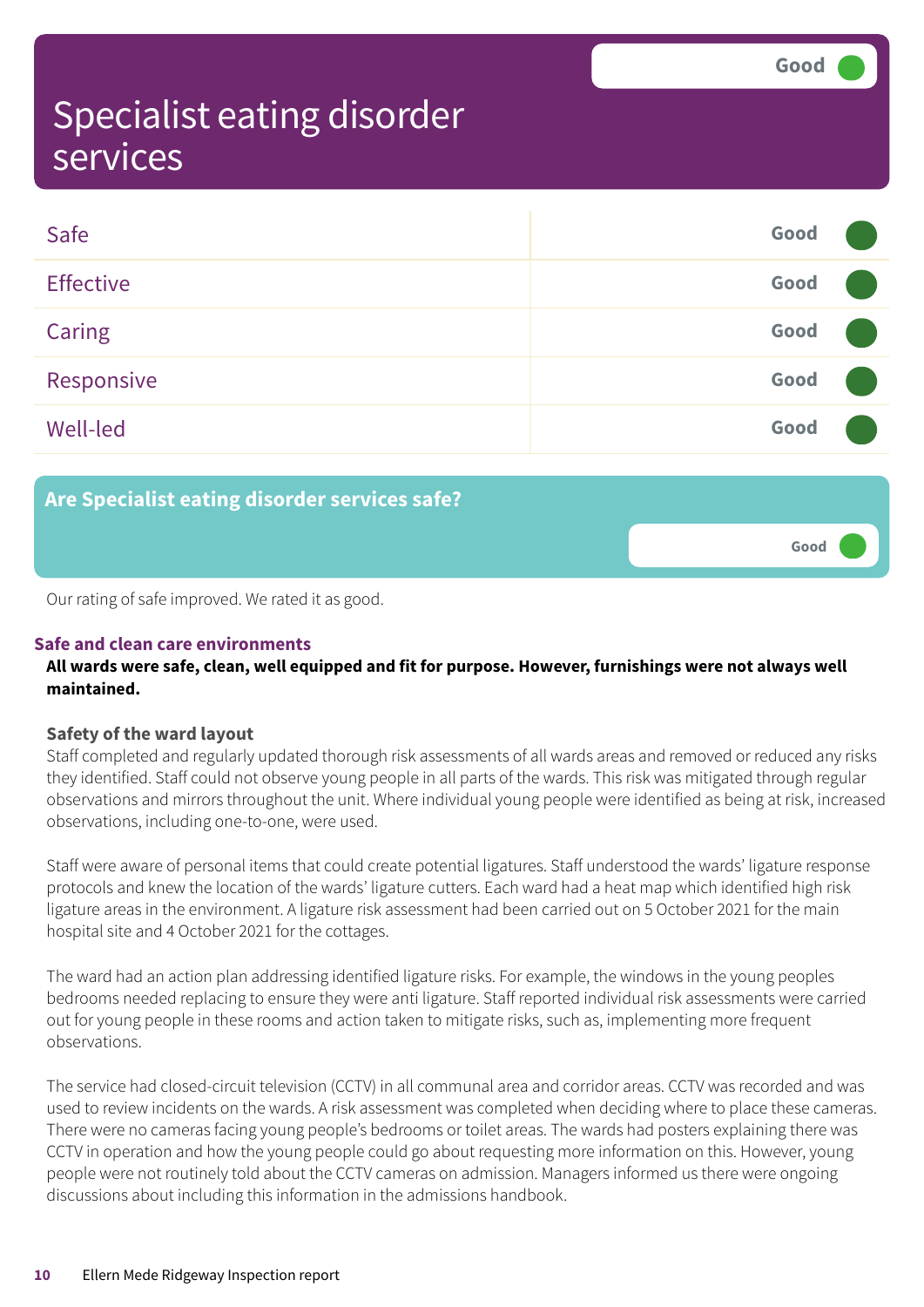The service complied with guidance on eliminating mixed-sex accommodation. Most young people referred and admitted to the service were female. The service accepted young people who were male, and they would be accommodated on Lask Ward or in the cottages where they had single rooms. A bathroom closest to their bedroom would become a male only bathroom if a male young person was admitted.

Staff and young people had easy access to nurse call systems. Staff did not carry individual alarms. When staff needed support from colleagues, they would press the wall mounted alarms, this was the process of escalation for all wards including the cottages.

Fire safety arrangements were in place. All drills, testing and servicing was recorded in a fire folder, which was up to date with current information. The latest fire risk assessment was completed on 4 March 2021. There was evidence of regular fire alarm tests and servicing of equipment. The most recent fire drill was carried out on 7 January 2022, although there was no documented learning identified following this drill. Although the current young people did not require personal emergency evacuation plans, staff were alert to the need to develop these for young people who may require assistance to leave the building in an emergency. Staff completed fire safety training as part of their role. At the time of the inspection 80% of staff had completed fire prevention and awareness, and 78% had completed service specific fire procedure training.

#### **Maintenance, cleanliness and infection control**

Ward areas were clean, safe and fit for purpose. However, some furnishings were not well maintained and there were signs of wear and tear. For example, the paint on the walls was peeling in bedrooms and communal areas and the sofa in the lounge on the ground floor was torn. The hospital had a maintenance action plan which highlighted actions to be completed and estimated completion dates. The action plan had tasks such as re-painting bedrooms, however, this plan did not include actions to re-paint other communal areas of the ward such as the quiet room, or update worn furniture.

Staff made sure cleaning records were up-to-date and the premises were clean. We saw housekeeping staff cleaning high touch areas throughout the day.

Staff followed infection control principles including appropriate handwashing techniques, use of personal protective equipment and hand sanitiser was readily available. We observed all staff wearing face coverings in all parts of the service.

#### **Clinic room and equipment**

Clinic rooms were fully equipped, with accessible resuscitation equipment and emergency drugs that staff checked regularly.

Resuscitation equipment was checked every day by ward staff. This included checking the oxygen tank, emergency drugs and the defibrillator. The hospital carried out an audit to ensure these daily checks were being completed. The records we reviewed confirmed these checks happened every day.

Ligature cutters were stored safely on each ward and staff knew where they were located, these were checked each day as per the daily clinical checks.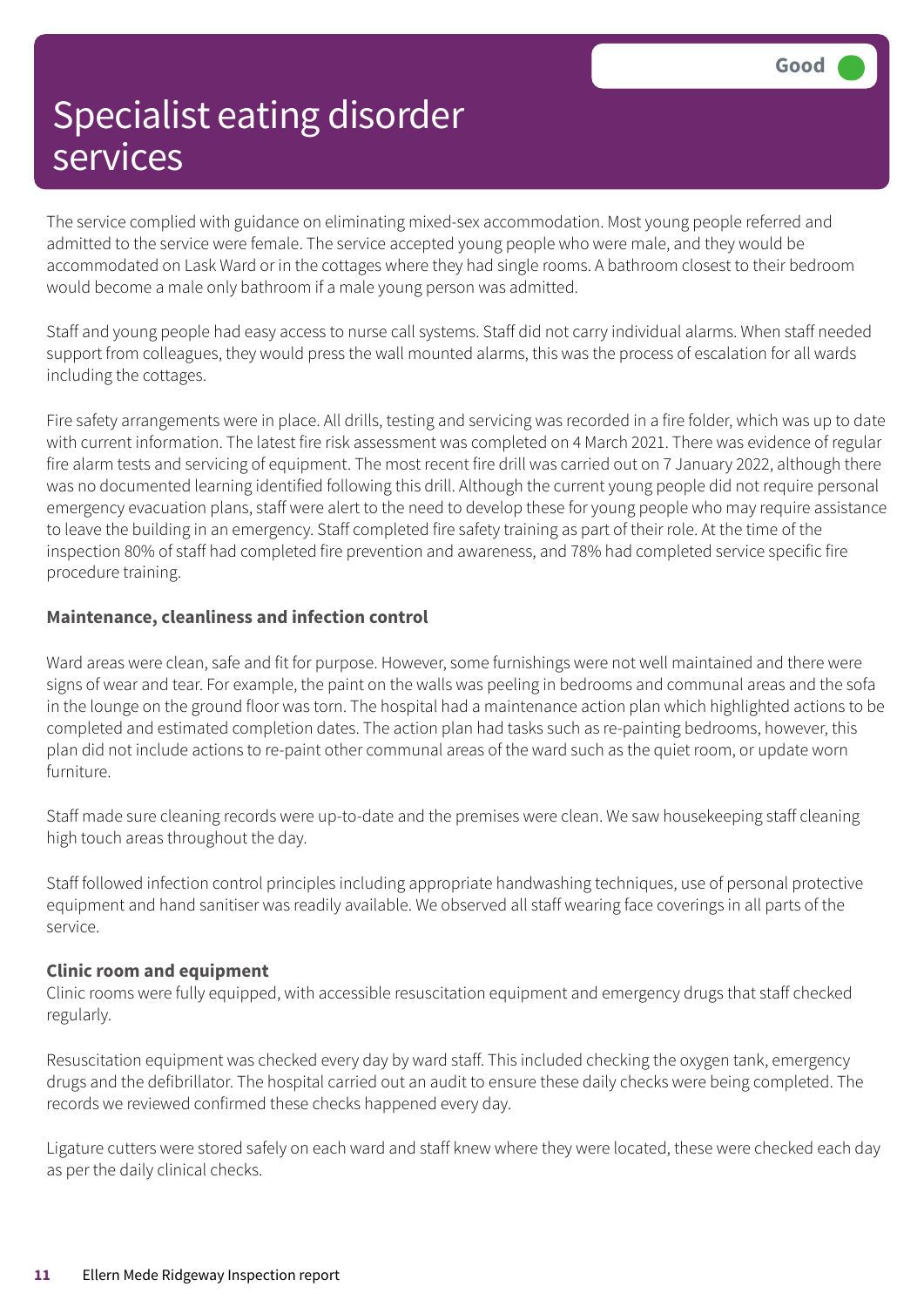Staff checked, maintained, and cleaned equipment. Nurses had access to equipment for monitoring physical observations, such as a thermometer and blood pressure machine. We saw evidence these were regularly cleaned and maintained.

Staff recorded daily room temperatures and fridge temperatures and generally knew the actions to take if these were out of range.

#### **Safe staffing**

#### With the use of agency and bank staff, the service had enough nursing and medical staff who knew the **children and young people and received training to keep people safe from avoidable harm.**

#### **Staffing**

With the use of bank and agency staff, the service had enough nursing and support staff to keep children and young people safe.

At the time of the inspection the hospital had vacancies for 6 registered nurses, and 38 vacancies for non-registered nurses. These both had a vacancy factor of 36%. Vacancies had risen following an increase in working establishment levels for non-registered nurses. The service attempted to recruit into these positions all year round. Five non-registered nurses had been recruited and were in the process of pre-employment checks, prior to starting their roles in April 2022.

The service used agency staff and their own bank staff to cover vacant regular shifts and when additional staff were needed. When the service used agency staff, managers requested staff familiar with the service. Managers were able to book agency staff in advance in block bookings. Managers made sure all agency staff had a full induction and understood the service before starting their shift. The service had an induction checklist for agency staff which included information on topics such as fire procedures, location of emergency equipment and ensuring they were aware of the safeguarding procedures. The agency staff we spoke with confirmed they attended an induction and had access to the training offered by the provider.

Safe staffing levels were achieved on most shifts. From September 2021 to February 2022 99% of shifts for registered nurses were filled and 97% of non-registered nurse shifts.

The service had calculated the number of registered nurses and non-registered nurses required for each shift based on Royal College of Psychiatrists' Quality Network for Inpatient CAMHS (QNIC) standards. Managers adjusted staffing levels according to the needs of the young people. Additional staffing could be booked if a young person required a higher level of observation or there were pre-booked activities, which affected staffing, such as longer escorted day leave.

Due to the levels of observation and young person risk the hospital worked with a high number of registered nurses and non-registered nurses on each shift. Staffing levels were discussed each weekday morning by senior managers.

On the day of our inspection Lask Ward had two registered nurses and 15 non-registered nurses. On the night shift they had one nurse and 13 non-registered nurses. Nunn Ward had two registered nurses and 10 non-registered nurses on the day shift. At night they had one registered nurse and nine non-registered nurses. The cottages were separate to the main unit but located close by. The cottages were staffed by one registered nurse and four non-registered nurses on the day shift. At night the cottages had four senior non-registered nurses. The cottages had no allocated registered nurse on the night shift, the nurse from Lask Ward would cover the cottages when needed, for example, for medication and responding to any incidents. The hospital reported only senior non-registered nurses would be rostered to work within the cottages when a registered nurse was not present.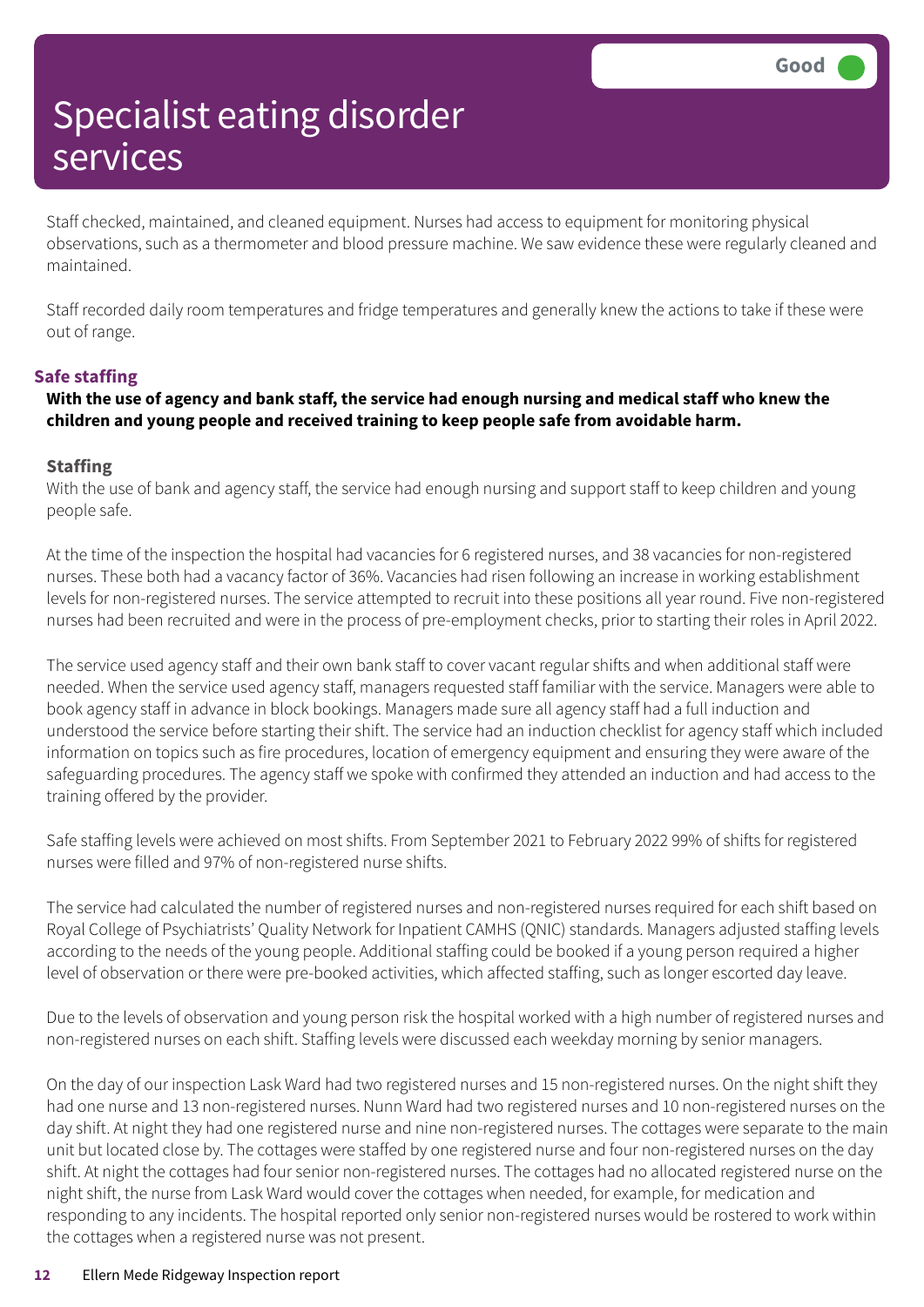As there was one registered nurse allocated to Lask Ward and Nunn Ward on a night shift, there were times when the wards would be without a registered nurse, for example, when the registered nurse was on their break and when the Lask Ward nurse needed to attend the cottages. The registered manager reported that when a registered nurse had their break or left the ward they informed the registered nurse on the other ward. They reported it was unlikely the nurse would leave the hospital grounds on a night shift and would be contactable in an emergency if needed. The ward staff also had access to out of hours support from a range of colleagues such as a senior nurse a specialty doctor, a consultant, a manager, a member of the senior management team and a maintenance team member. Only very low risk young people who were nearly ready for discharge were placed in the cottages. No naso-gastric feeding, requiring a registered nurse took place at night. No incidents had occurred at night involving patients in the cottages. However, the provider could not provide us with a documented comprehensive risk assessment of night time staffing levels and skill mix across the two wards and the cottages, outlining how risks were managed and mitigated to ensure that young people remained safe at all times.

There were sufficient staff available to enable regular one to one sessions with young people took place. Young people rarely had their escorted leave or activities cancelled. The service had enough staff on each shift to carry out any physical interventions safely.

The service had day and night medical cover and a doctor was available to go to the ward quickly in an emergency.

The hospital had two consultant psychiatrists, plus a medical director who was based at the service. The hospital had three junior doctors. The doctors worked a rota to provide cover out of hours. All medical staff were permanent members of staff.

Staff turnover in the service over the last six months was 18%. For non-registered nurses the turnover figure was 28%. Some young people found working with new staff difficult. We heard concerns around young people feeling they needed to retell their stories and be supported on one to one by people who did not know them and their distraction techniques. One parent commented their child had had four different consultant psychiatrists during their admission. Two parents said each of these doctors had a different approach which they needed to get used to and readjust to their ways of working with them.

Staff reported they felt the service could do more to retain staff and described a lack of opportunities for career progression as an issue affecting retention. Staff expressed an interest in starting more apprenticeships in the service. There was currently an apprentice social worker who had just started and had previously been a support worker at the service. Senior managers were aware of the need to improve staff retention and were looking to establish more apprenticeships and career development opportunities. There was also an increased focus on staff well-being.

Over the past six months the sickness rate for the hospital had been 6%, including COVID-19 related illness. The hospital had a target of under 4% for sickness.

#### **Mandatory training**

The majority of staff had completed and kept up to date with their mandatory training.

The mandatory training programme was comprehensive and met the needs of young people and staff. All staff we spoke with including agency staff reported that they had undertaken specialist eating disorders training. Agency and bank staff had access to the providers mandatory training programme.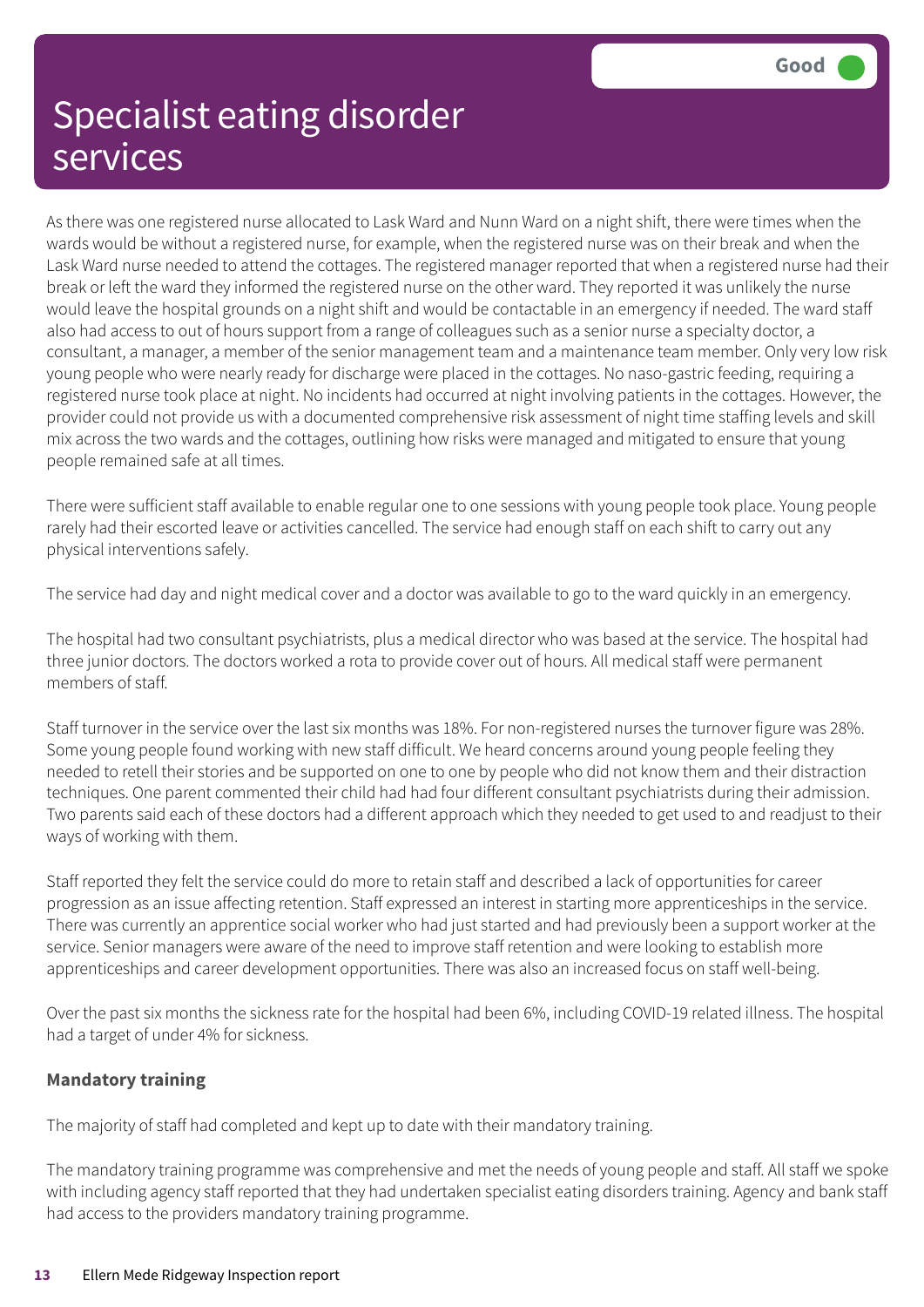Basic life support training was mandatory for all non-registered nurses. At the time of inspection 82% of staff had completed this training. Intermediate life support was mandatory for all registered nurses and doctors. At the time of inspection 96% of staff had completed this training

At the time of the inspection 61% of staff required to complete mandatory training on preventing and managing violence and aggression had done so. The service reported this was due to the changeover of training providers and the cancelling of face to face training during a recent COVID-19 outbreak. Senior managers reported planned training for staff in March 2022 and April 2022 which would improve their compliance figure in this area. The provider later informed us that this training had been completed resulting in a compliance figure of 93%.

The hospital had a training target of 90%. Some of the mandatory training topics fell below this target of compliance, such as, fire procedure training was 77%, health and safety awareness 78%, meal support 78% and moving and handling 59%. Since inspection the hospital reported some of these figures had been improved, for example, fire procedure training was 86% and meal support was 90%. Overall, staff in this service had undertaken 92.5% of the various elements of training that the service had set as mandatory.

Managers monitored mandatory training and alerted staff in supervision when they needed to update their training.

#### **Assessing and managing risk to children and young people and staff**

**Staff assessed and managed risks to children, young people and themselves well and followed best practice in anticipating, de-escalating and managing challenging behaviour**. **Staff used restraint and seclusion only after attempts at de-escalation had failed. Staff participated in the provider's restrictive interventions reduction programme.**

#### **Assessment and management of patient risk**

During the inspection, we reviewed the risk assessments of four young people. Staff completed risk assessments for each of these young people on admission. They updated and reviewed risk regularly, including after any incident.

The risk assessments included risks specific for this cohort of young people, for example, water loading and excessive exercising.

Staff knew about the risks to each young person and acted to prevent or reduce risks. Young people's risk was discussed in handover meetings which were attended by all staff on shift. These risks were also discussed at the morning meeting and the weekly multidisciplinary team (MDT) meetings. Meetings included discussions on young people's progress and changes to individual risk following incidents.

Risk management plans were discussed and updated regularly in MDT meetings. We saw evidence of risk being taken into consideration when creating care plans, such as, care plans around observation levels.

We observed a morning meeting during our inspection. Senior members of staff attended these meetings every morning and discussed observation levels, staffing and any incidents that occurred in the last 24 hours.

The service set the observation levels for young people according to the risk they presented. Some young people were on intermittent observations, which involved staff checking where the young person was four times per hour. Other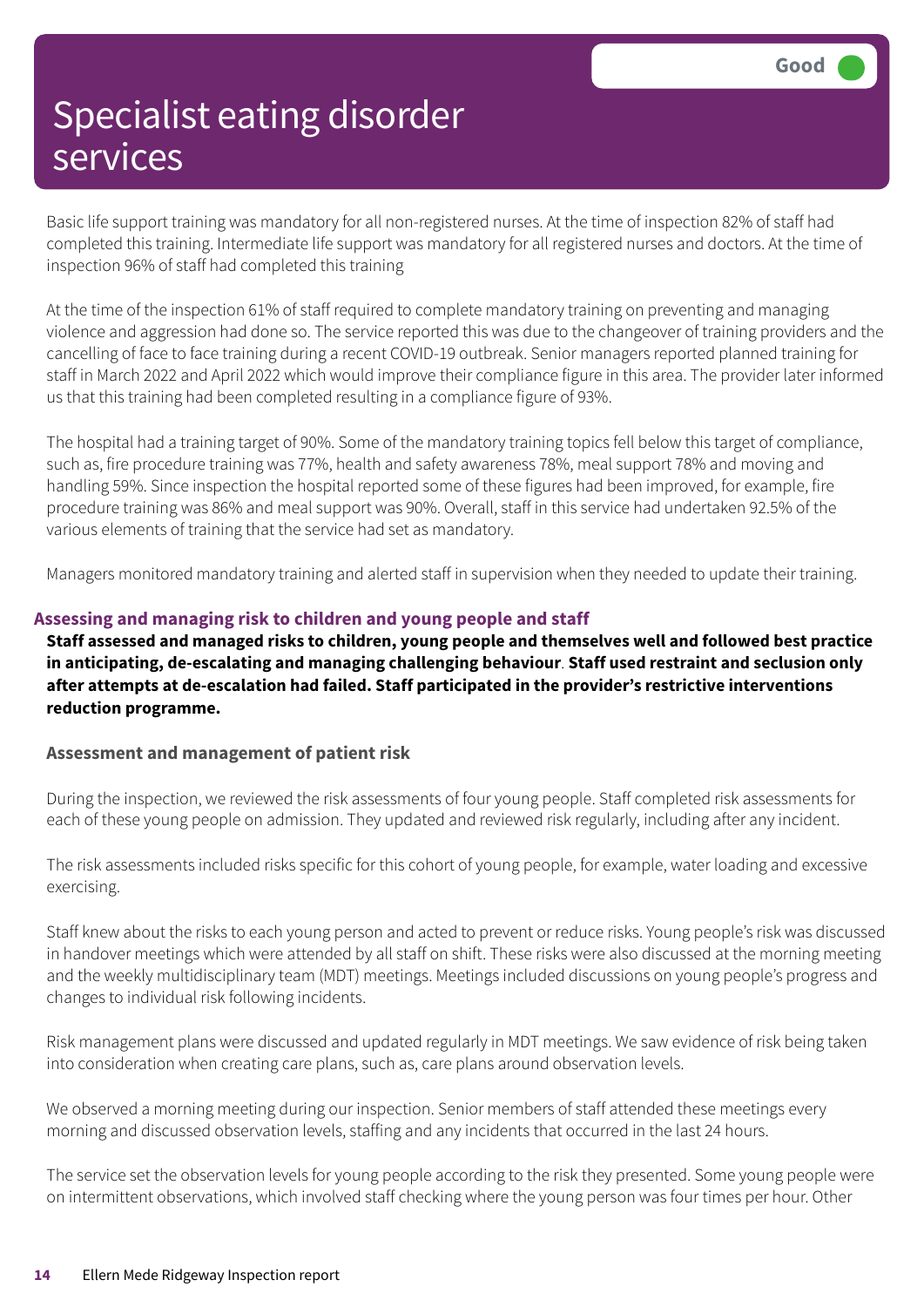young people were on continuous observations which involved a member of staff being allocated to be with the young person at all times, for their safety or the safety of others. One young person had two staff members with them at all times due to enhanced risk. Young people's observations were reviewed daily at the morning meetings, as well as at weekly MDT meetings.

Staff followed policies and procedures when they needed to search young people or their bedrooms to keep them safe from harm. Staff were aware of these procedures.

#### **Use of restrictive interventions**

Staff had a good understanding of the provider's restrictive interventions programme. Staff made attempts to avoid using restraint by using de-escalation techniques. Staff restrained young people only when these failed and when necessary to keep the young person or others safe. There were no reported incidents of seclusion or long-term segregation.

The hospital had a policy on the prevention and management of violence and aggression. This policy made clear it was focused on how to avoid a restraint, focusing on least restrictive practice and ensuring the dignity and safety of the young people was protected. This policy was due to be updated in March 2021, however a review had not been carried out.

Between December 2021 and January 2022, the service reported 907 incidents of restraint.

Of those incidents, 873 were planned restraint intervention to support nasogastric feeds. We saw evidence of individual care plans in place for those young people who received nasogastric feeds under restraint.

We reviewed three restraint incident records. These records included information such as, the staff involved, how long the restraint lasted, the types of holds used and a record of the young person's post incident vital signs. All young people were checked post restraint for any injuries. The hospital manager reviewed all restraint incidents. These incidents were also discussed at daily handover, at the weekly ward round and at the quarterly clinical governance meetings.

Staff received a bespoke evidence-based training programme looking at restrictive interventions for its young people called Ellern Mede Restrictive Interventions Support Training (EMRIST). This training comprised of workshops, presentations and workbooks to consolidate the learning. Ellern Mede enhanced this training by adding a focus on improving the experience of nasogastric feeding for children and young people. At the time of inspection 61% of staff had completed this training.

All young people were offered the opportunity to complete a Patient Inclusion in Least Restrictive Intervention Management Plan (PILRIMP) with staff. This was a set of questions which allowed young people to discuss any possible future restraints and their preferred management of these incidents. This allowed staff to support young people to develop their own personalised support plans, including triggers and preferred interventions. Some young people refused to complete this with staff, however all records we reviewed showed evidence of completed PILRIMPs handwritten by the young people.

There had been no use of intramuscular rapid tranquilisation in the last six months. The service had seen a rise in self harming and agitated behaviours over the last six months. However, staff had increased their usage of de-escalation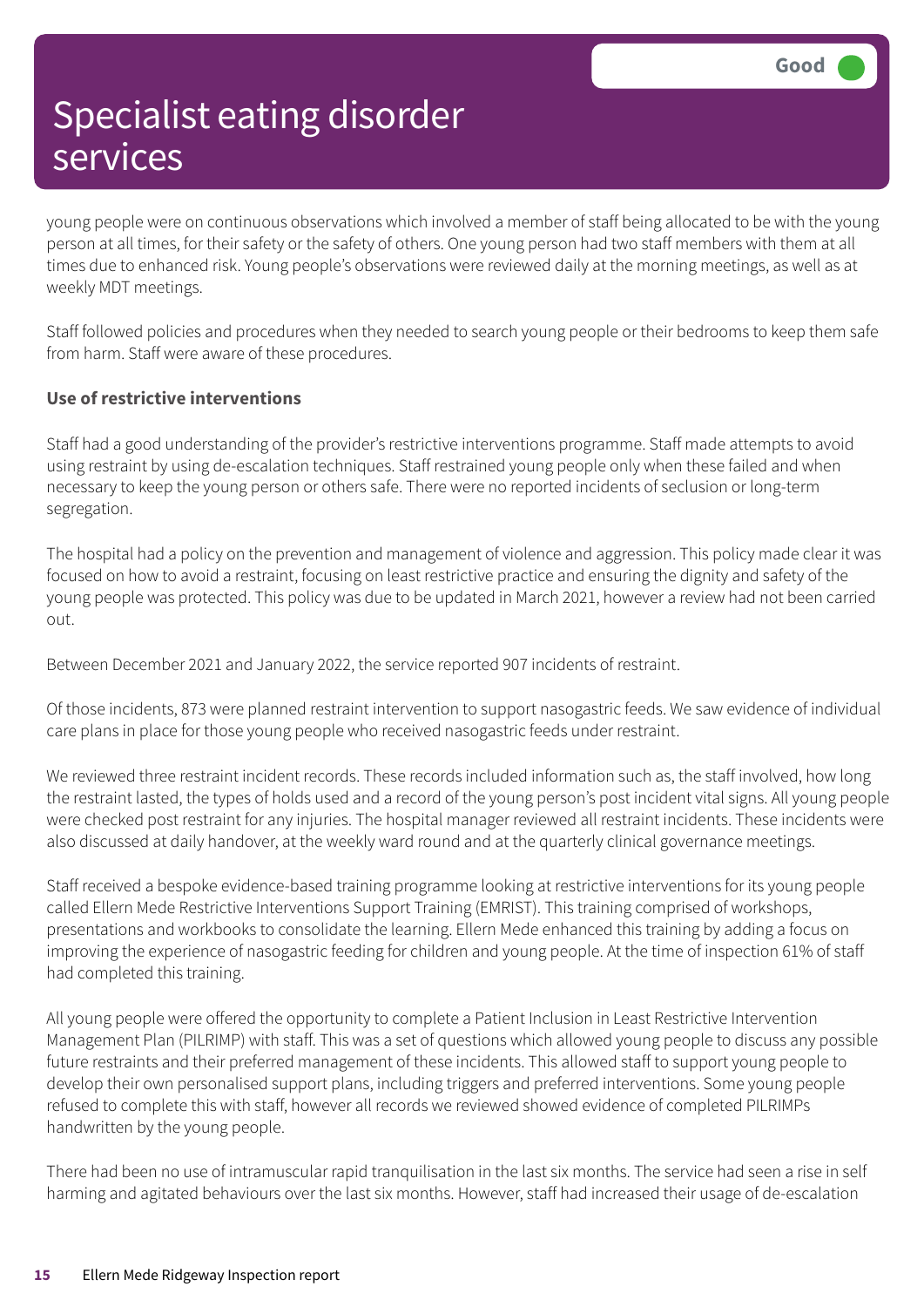techniques to manage these behaviours, reducing the need for rapid tranquilisation. The hospital had a rapid tranquilisation policy which included information on what should occur after an incident of rapid tranquilisation had occurred, such as, a debrief with the young person, an MDT review and it had time scales for when physical health observations should be carried out in line with National Institute for Health and Care Excellence (NICE) guidance.

Staff applied blanket restrictions on young peoples freedom only when justified. Blanket restrictions were proportionate to the needs of maintaining safety as well as a supportive environment for an eating disorder service. For example, the service did not permit young people to bring sharp objects onto the premises and toilets remained locked after mealtimes.

The service only placed enhanced restrictions on young people if there was a specific need to do so, such as removing specific items if there was a risk of harm to self or others or restricting the amount of exercise a young person could do if this impacted on their recovery.

#### **Safeguarding**

**Staff understood how to protect children and young people from abuse and the service worked well with** other agencies to do so. Staff had training on how to recognise and report abuse and they knew how to apply **it. The service had named safeguarding committee for safeguarding concerns.**

Staff understood how to protect young people from abuse and the service worked well with other agencies to do so. All staff said they had training on how to recognise and report abuse, and they knew how to apply it. Staff we spoke with understood safeguarding arrangements in the service and could give examples of safeguarding concerns they had identified and raised. Staff felt confident that if they did raise concerns they would be listened to and action taken.

At the time of the inspection 83% of staff were up to date with their child safeguarding training.

The service had a safeguarding committee, consisting of the registered manager, social worker, lead nurse and a consultant psychiatrist. All potential safeguarding concerns identified by staff were sent to the safeguarding committee who reviewed the concern and referred on to the local authority safeguarding team if appropriate.

If an urgent concern arose at the weekend, when members of the safeguarding committee were not available, the duty doctor was expected to make the alert to the local authority.

The service took action in response to safeguarding concerns to ensure young people remained safe. The outcomes of safeguarding investigations were recorded.

The service had raised approximately 50 safeguarding concerns in the last 12 months. The most common safeguarding concerns related to disclosures of historic abuse and allegations of breaches of professional standards.

Lessons learned from safeguarding concerns were shared with all staff via email and at monthly team meetings.

The social worker received regular safeguarding supervision. They also attended a meeting with social workers from the provider's other services once a week and shared learning. The social worker knew where to get advice in respect of safeguarding concerns.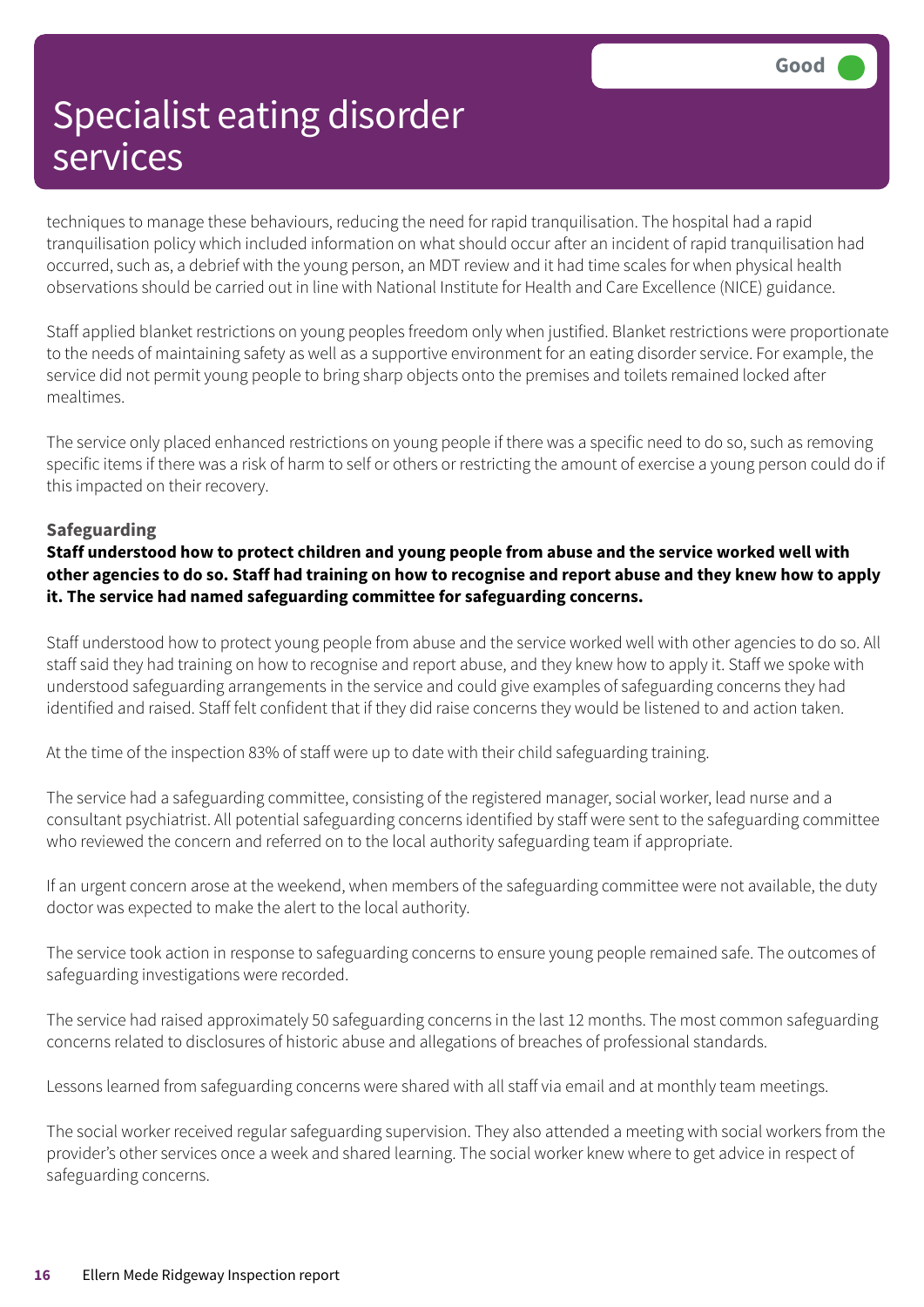Two young people using the service had turned 18 years old and were classified as adults. They were both waiting for a place in another service. While they remained at Ellern Mede Ridgeway they were monitored by staff on a one to one basis.

Young people could receive visits from other young people such as siblings or friends. Visits were supervised by an adult and took place in a room away from the wards.

#### **Staff access to essential information Staff had easy access to clinical information and maintained high quality clinical records.**

Young people's notes were comprehensive and all staff could access them easily.

Staff used a combination of electronic and paper files to store and record young peoples care and treatment records. These were stored securely in the nursing offices of each ward. Physical health observations were recorded on paper and stored securely in the clinic rooms. Physical health observations including weights were reported in weekly MDT meetings which were recorded electronically.

#### **Medicines management**

**The service had systems and processes to prescribe, administer, record and store medicines, however staff** did not always do this safely. Staff regularly reviewed the effects of medications on each child or young **person's mental and physical health.**

Staff followed systems and processes when safely prescribing, administering, recording and storing medicines. Staff administered medicines to young people in a personalised way. There were varying degrees of support depending on what each person needed.

The provider had a detailed competency workbook and assessment for medicines which all staff responsible for administering medicine had completed.

The relevant Mental Health Act forms were in place to allow for administration in the person's best interest. However, where there were multiple routes prescribed for a medication, staff were not recording clearly on the records which route the medicine has been administered by, for example orally or by nasogastric tube.

Staff reviewed young people's medicines regularly and provided specific advice to people and carers about their medicines. We saw documentation of regular multidisciplinary meetings where medicines were reviewed. Staff engaged with young people to ensure they were involved in their treatment plans. Staff provided support to young people about their medicines including family members when young people were able to go for home leave.

A pharmacist reviewed medicines each week and provided advice on administration and monitoring. There was a process for the pharmacist to raise interventions which required actioning by the clinical team. Advice from pharmacy was available remotely outside of the weekly visit and staff knew how to access this support.

Medicines were in stock, stored appropriately and did not exceed expiry date in most cases. However, we saw evidence of opened liquid medicines in the fridge that were not labelled with the date opened and new expiry date. We observed staff following processes when transferring medication between internal wards as well as on receipt of medicines from external deliveries.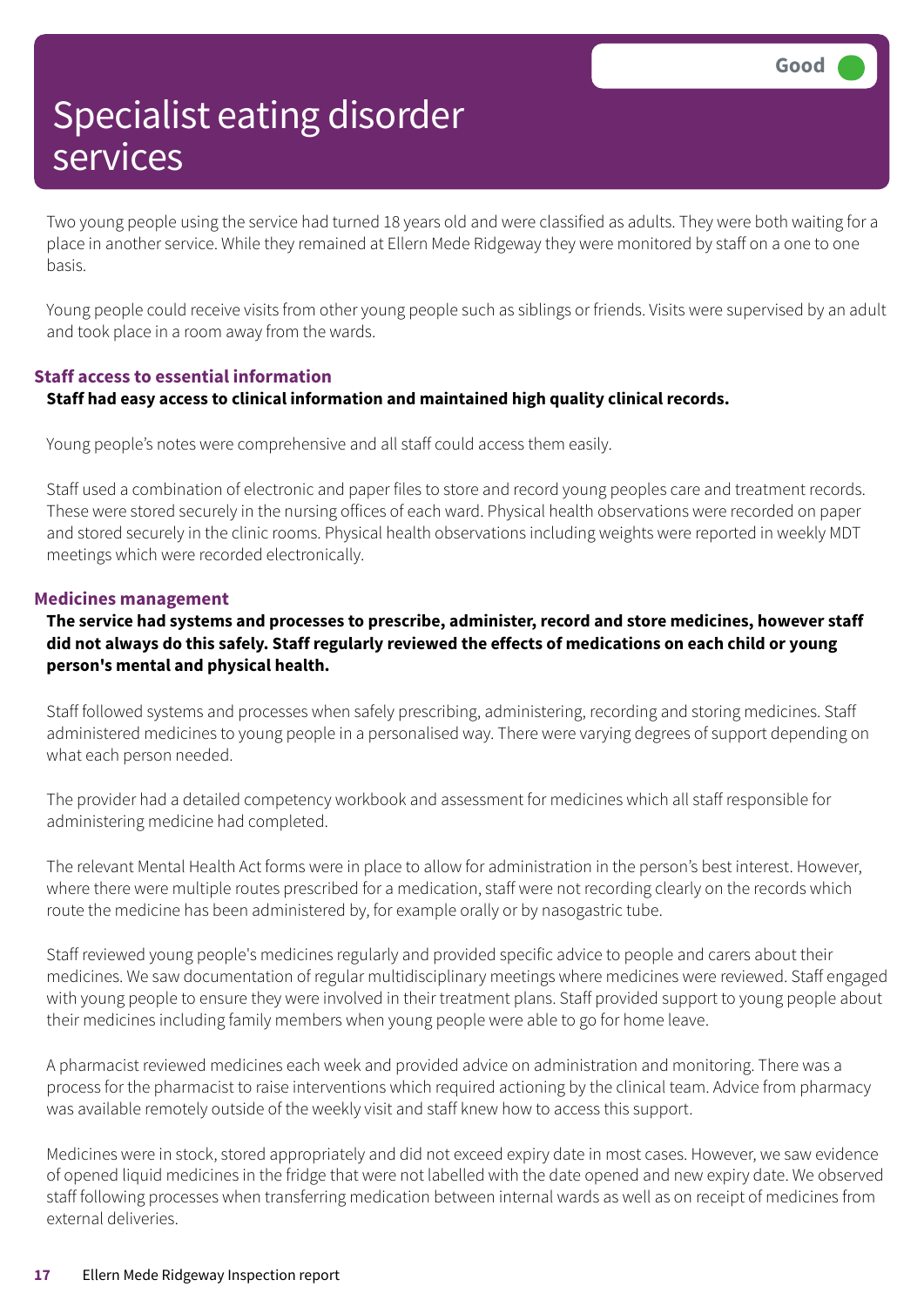The service had systems to ensure staff knew about safety alerts and incidents, so people received their medicines safely. The pharmacist produced a report to the governance committee each month demonstrating incidents and trends in incidents. This report also included issues with supply of medication. However, we also saw omitted doses in the prescription chart audit which had not been reported. Incidents involving medicines were not always thoroughly investigated, there was therefore a risk that learning was not identified and shared with staff.

Decision making processes were in place to ensure people's behaviour was not controlled by excessive and inappropriate use of medicines. Relevant Mental Health Act forms were completed and reviewed regularly. There had been no use of rapid tranquilisation in the last six months. The service had a focus on least restrictive interventions, supported by the PILRIMP. Staff we spoke with were aware of these least restrictive principals and the need for de-escalation as a first step.

We saw evidence of de-prescribing and tapering doses where young people were taking medicines for anxiety. The young person was involved in these discussions.

Staff reviewed the effects of each child or young person's medication on their physical health according to the manufacturer's instructions. A young person was recently started on a medicine which required physical health monitoring prior to starting and regularly throughout treatment. We saw evidence that the initial health checks were completed.

#### **Track record on safety**

**Reporting incidents and learning from when things go wrong**

**The service managed patient safety incidents well.Staff recognised incidents and reported them appropriately. Managers investigated incidents and shared lessons learned with the whole team and the wider service. When things went wrong, staff apologised and gave children and young people honest information and suitable support.**

The service managed safety incidents well. All staff knew what incidents to report and how to report them using the electronic incident reporting system. Staff told us that they would report any incident of harm, potential harm and risks to safety.

Managers investigated incidents thoroughly. Incident reviews had detailed follow up actions and a named person who was to follow up on these actions.

Staff received feedback from investigation of incidents, both internal and external to the service. Staff told us incidents were discussed in daily handover, multidisciplinary team meetings, in reflective practice, supervision and staff meetings. Monthly lessons learnt bulletins were available for staff, along with e-learning information. All incidents were analysed and any themes and trends discussed with the staff team. The service carried out monthly audits looking into themes from incidents.

Managers debriefed and supported staff after any serious incident. All staff we spoke with confirmed debriefs were held for both staff and young people.

Staff met to discuss the feedback and look at improvements to young people's care. Senior staff shared information regarding incidents and safeguarding concerns in the daily morning meeting.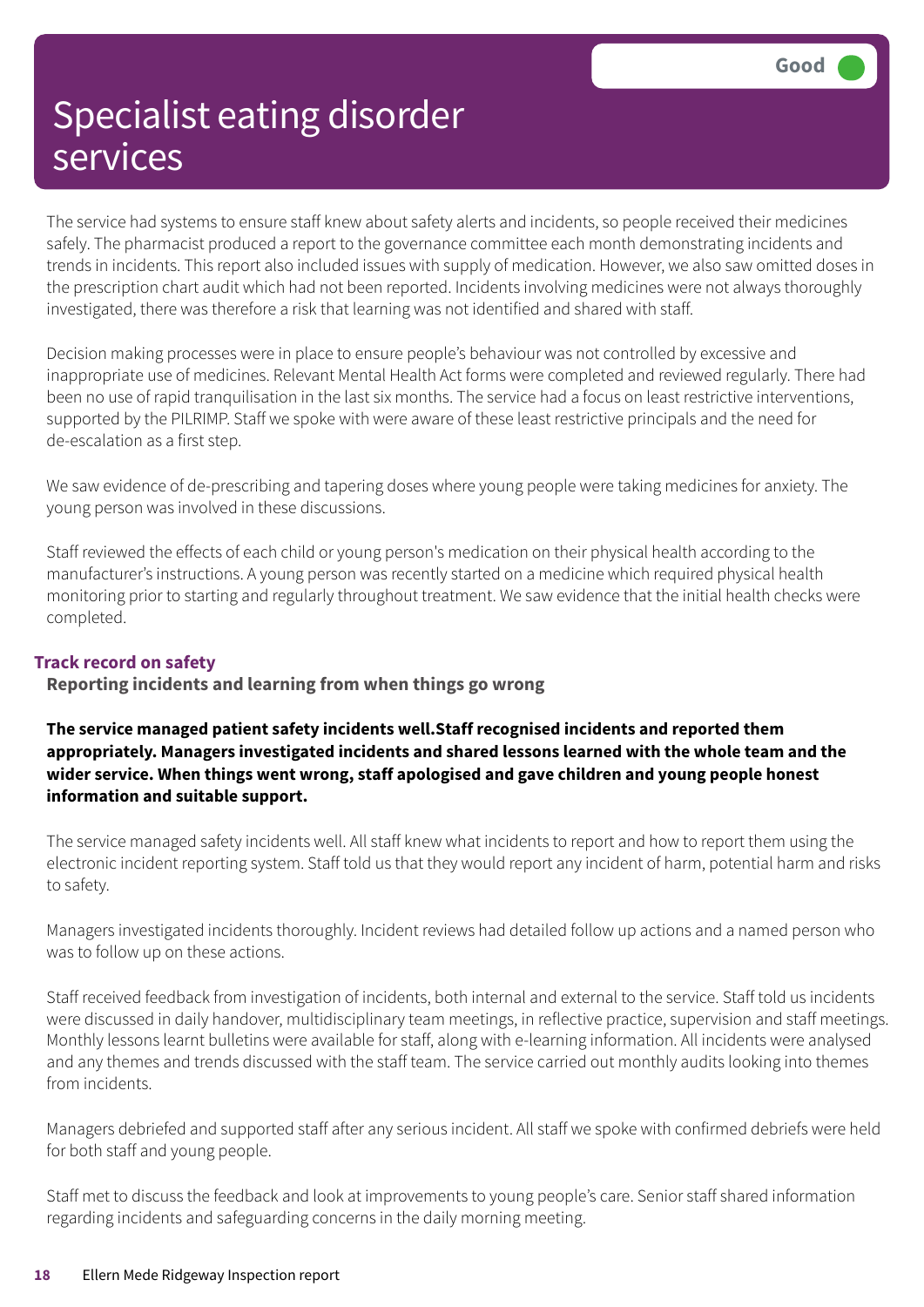There was evidence that changes had been made as a result of feedback. For example, following a thematic review of medicine errors, the service had made changes to the way medicines were managed. This had led to a decrease in the number of medicine errors and plans for the service to have electronic prescribing.

The service had no never events on any of their wards.

Staff understood the duty of candour. They were open and transparent and gave young people and families a full explanation if and when things went wrong. For example, the service had apologised to a young person following concerns regarding consent.



Our rating of effective stayed the same. We rated it as good.

#### **Assessment of needs and planning of care**

Staff assessed the physical and mental health of all children and young people on admission. They developed **individual care plans which were reviewed regularly through multidisciplinary discussion and updated as needed. Care plans reflected children and young people's assessed needs, and were personalised, holistic and recovery-oriented.**

We reviewed the care and treatment records of four young people. All records had a detailed comprehensive mental health assessment on admission. Young people had their physical health needs assessed on admission, which included a full physical health check of vital signs, electro-cardiogram (ECG) and blood tests.

All young people had a formal assessment of their nutritional status carried out by a qualified dietitian on admission, in line with the Quality network for inpatient CAMHS (QNIC) Eating Disorder guidance. QNIC is a network of similar services who use a review and accreditation scheme to promote good practice.

Staff developed a comprehensive care plan for each young person that met their mental and physical health needs. We saw evidence of physical health care plans, risk care plans, dietary needs plans, and nasogastric feeding plans. These plans were reviewed weekly with the young people in MDT meetings, and updated when the young person's needs changed.

Care plans were personalised, holistic and recovery orientated. This was clearly demonstrated in the Patient Inclusion in Least Restrictive Intervention Management Plan (PILRIMP) for all young people.

#### **Best practice in treatment and care**

Staff provided a range of treatment and care for children and young people based on national guidance and **best practice. They ensured that children and young people had good access to physical healthcare and** supported them to live healthier lives. Staff used recognised rating scales to assess and record severity and **outcomes. They also participated in clinical audit, benchmarking and quality improvement initiatives.**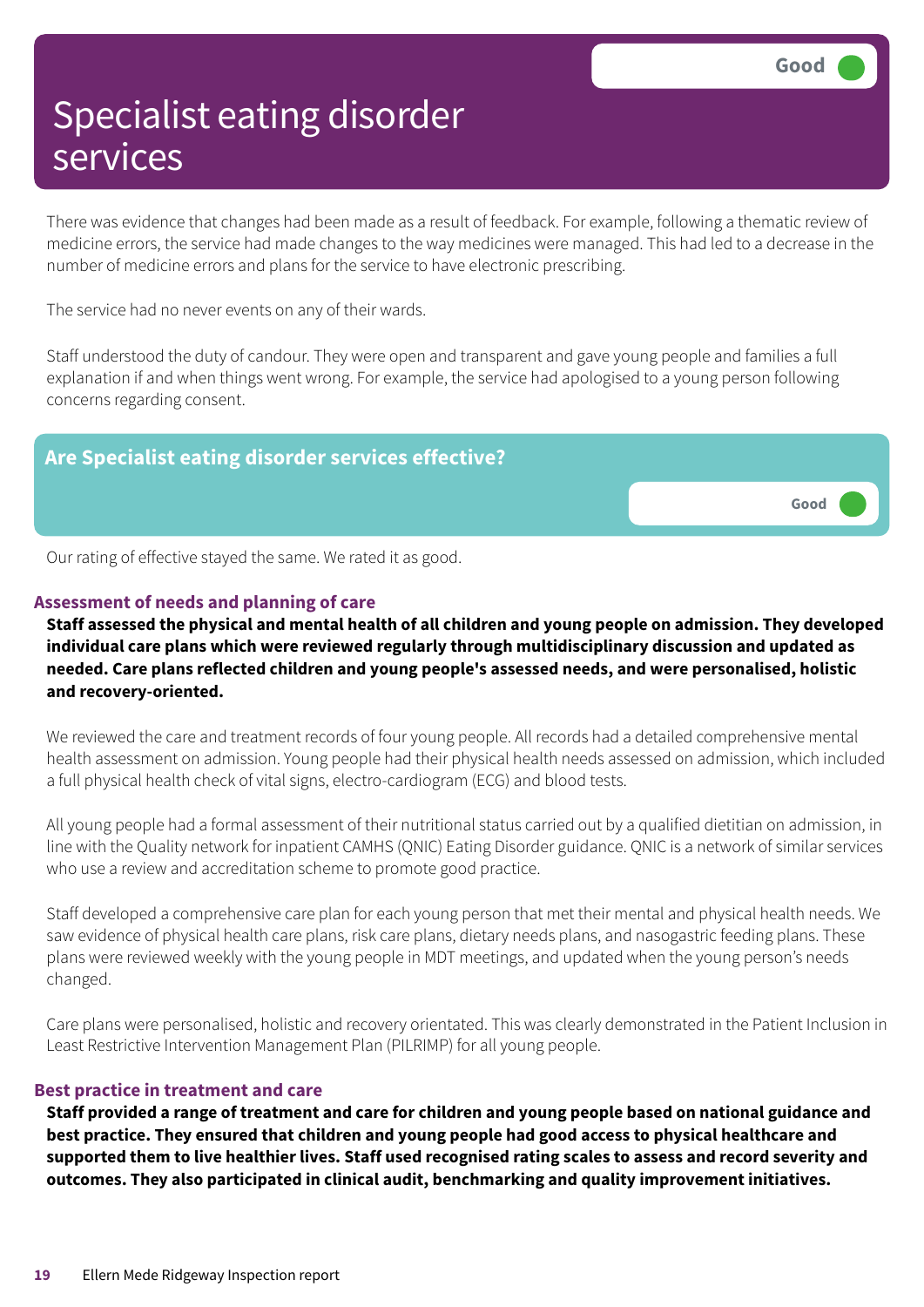Staff provided a range of care and treatment suitable for the young people in the service and consistent with national guidance on best practice.

Young people had access to psychological therapies as recommended by the National Institute for Health and Care Excellence (NICE) including cognitive behaviour therapy, art therapy and family therapy. However, this work was for individual young people, we did not see any therapeutic groups offered as described in the QNIC eating disorder standards, due to a lack of clinical psychologists within the hospital.

Activity co-ordinators worked with the young people to design the activity programme. They provided activities which supported the young people with eating disorders, for example, they held a breakfast club once a week and also took young people out for activities, such as a social snack or a visit to a local café.

All families were offered evidence-based family interventions that addressed eating disorders and the majority of families took part.

The hospital had developed the role of an Autistic Spectrum Disorder (ASD) lead nurse in response to the increase of referrals for young people with ASD or ASD traits. This role provided assessments and care planning for young people as well as support sessions and guidance for staff on some of the links between autism and eating disorders. For example, when a young person expressed a dislike for certain foods, this may not be an eating disorder 'fear food', but an autism preference based on texture. This role was created to support young people feel heard and understood. This nurse had been able to also support families, offering sessions with carers as well as signposting them to local support services. Trend analysis had also been completed for young people with ASD, and they were able to note a trend where a young person would change their clothes before an incident, this supported staff in being able to recognise potential distress and intervene earlier to deescalate the situation.

Staff ensured young people had access to physical healthcare. The hospital had strong links with a paediatric consultant at a local paediatric hospital. They also liaised with their local hospital A&E departments to discuss the arrangements in place when one of their young people needed to visit A&E. This was to ensure a better joint working model and a better experience for all young people and staff. We also saw evidence of young people being supported to attend hospital appointments when needed.

Physical health records showed staff carried out vital signs monitoring as prescribed for each young person. These included blood pressure, temperature and oxygen saturation levels.

The service had a clear protocol on how to manage nasogastric feeding. This policy followed the National Patient Safety Agency guidance to safely insert nasogastric tubes. The policy was detailed and had a clear focus on least restrictive interventions, with an emphasis on how to avoid the need for nasogastric feeding. At the time of inspection 100% of the staff required to carry out nasogastric training had done so. The hospital also required staff to have a yearly nasogastric feeding competency test, which assessed staff's administration techniques. This competency test was also carried out following any concerns raised, such as after an incident.

Staff used recognised rating scales to assess and record the severity of children and young people's conditions and care and treatment outcomes. Staff completed Health of the Nation Outcome Scales for Children and Adolescents (HoNOSCA) and Children's Global Assessment Scale (CGAS) regularly to monitor young people's progress, symptoms and wellbeing. These outcomes were recorded on a central database by the psychology team, who would review general themes and trends. Outcome measures were also used within individual meetings with young people to review care and treatment plans.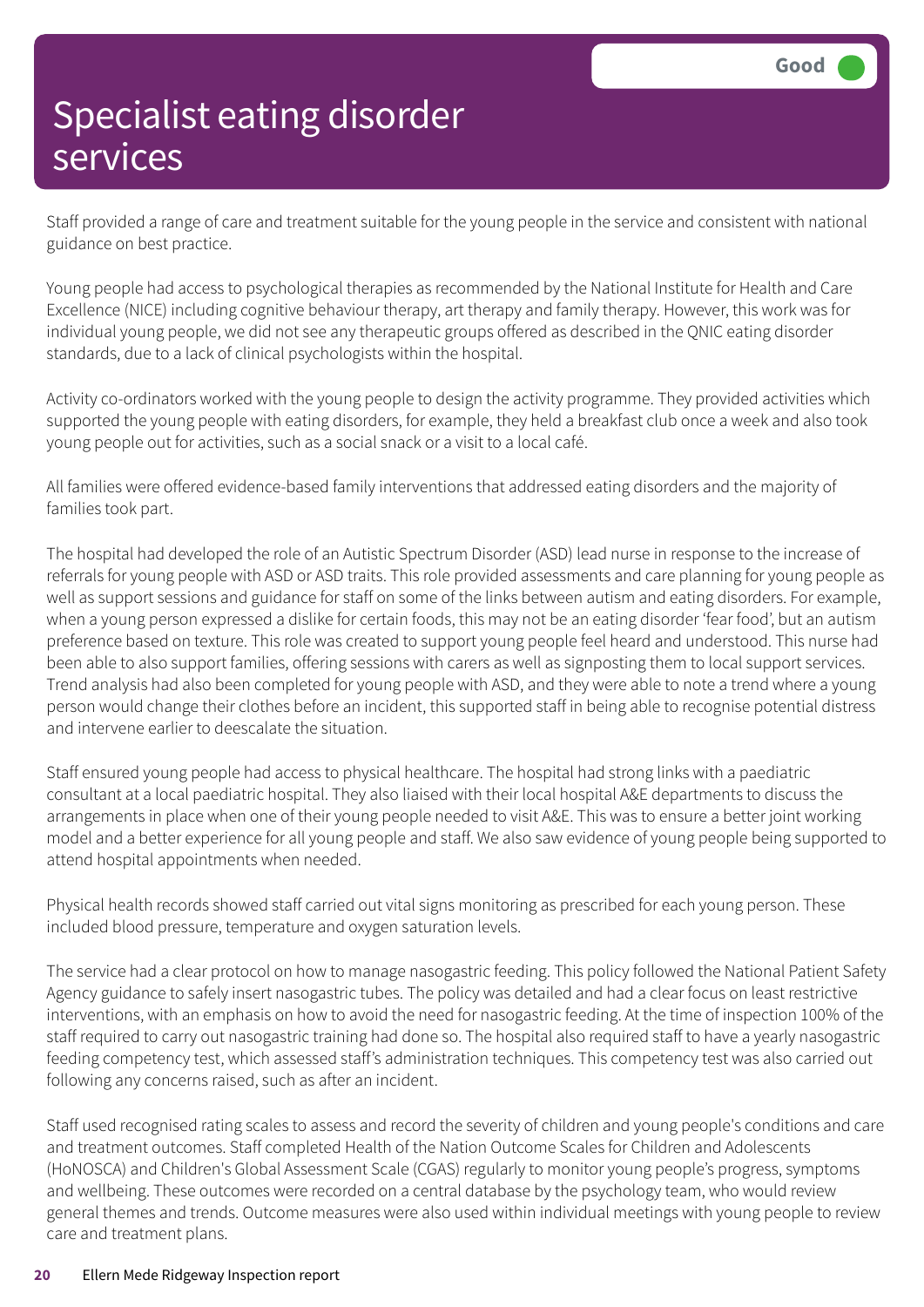The service monitored the effectiveness of care and treatment and used the findings to improve them. The service completed clinical audits in areas such as safeguarding, consent and capacity and ligature risks. The service often used results from audits to make improvements. For example, following their most recent restrictive practices audit the hospital planned to develop their PILRIMP training to include more emphasis on positive behaviour support plans to help understand and support the young people's individual needs.

#### **Skilled staff to deliver care**

The ward teams had access to a range of specialists required to meet the needs of children and young people on the ward, although there were vacancies in some key disciplines. Managers made sure they had staff with the range of skills needed to provide high quality care. They supported staff with appraisals, supervision and **opportunities to update and further develop their skills.**

Staff had the skills and knowledge to meet the needs of people with an eating disorder. Many staff had extensive experience working in the eating disorders field. All nursing staff were specially trained to safely carry out nasogastric tube insertion and enteral feeding. Healthcare assistants were trained to undertake electrocardiograms (ECG) and bloods.

Managers gave each new member of staff a full induction to the service before they started work. Staff we spoke with confirmed they had undertaken a comprehensive induction programme. A booklet had been introduced to support healthcare assistants adjust to the new role. They had also recently introduced a buddy system, where a new starter would work closely with another member of staff to support them in their learning and development.

Whilst the service had a range of professionals as part of the multidisciplinary team there were some vacancies for key posts including an occupational therapist, senior social worker and clinical psychologist. This limited the professional expertise available to the service and the young people. The service tried to mitigate this by supporting other, often less experienced, staff to cover these areas of work. Occupational therapy was currently provided by activity co-ordinators and therapeutic support workers, whilst the occupational therapist position was being advertised.

Whist the clinical psychology post was vacant, the service had a family therapist, a counselling psychologist and an art therapist. Since the inspection the service had appointed someone into the role of clinical psychologist, who started in March 2022. They had also appointed a social worker due to start their role in May 2022.

All staff said they received regular supervision and appraisals. Eighty-five per cent of staff had received supervision in line with the hospital's policy, and 92% of staff had completed an appraisal in the last 12 months. Several multidisciplinary staff received external professional supervision.

All staff described good opportunities to develop their professional skills. They were able to access further training courses. For example, one staff member was due to start a one-week specialist yoga course related to working with autistic young people.

The provider had developed an online learning platform that made it easier for staff to access and engage with training and development sessions. The platform was flexible and particularly helpful for night staff, who might otherwise find learning opportunities more limited.

Team meetings occurred once a month and staff were encouraged to attend. A range of topics were discussed, such as, incidents, safeguarding, training, new referrals and any updated to the environment. All staff were able to add topics to the agenda. Minutes were kept from these meetings and available for staff to review in the nursing office.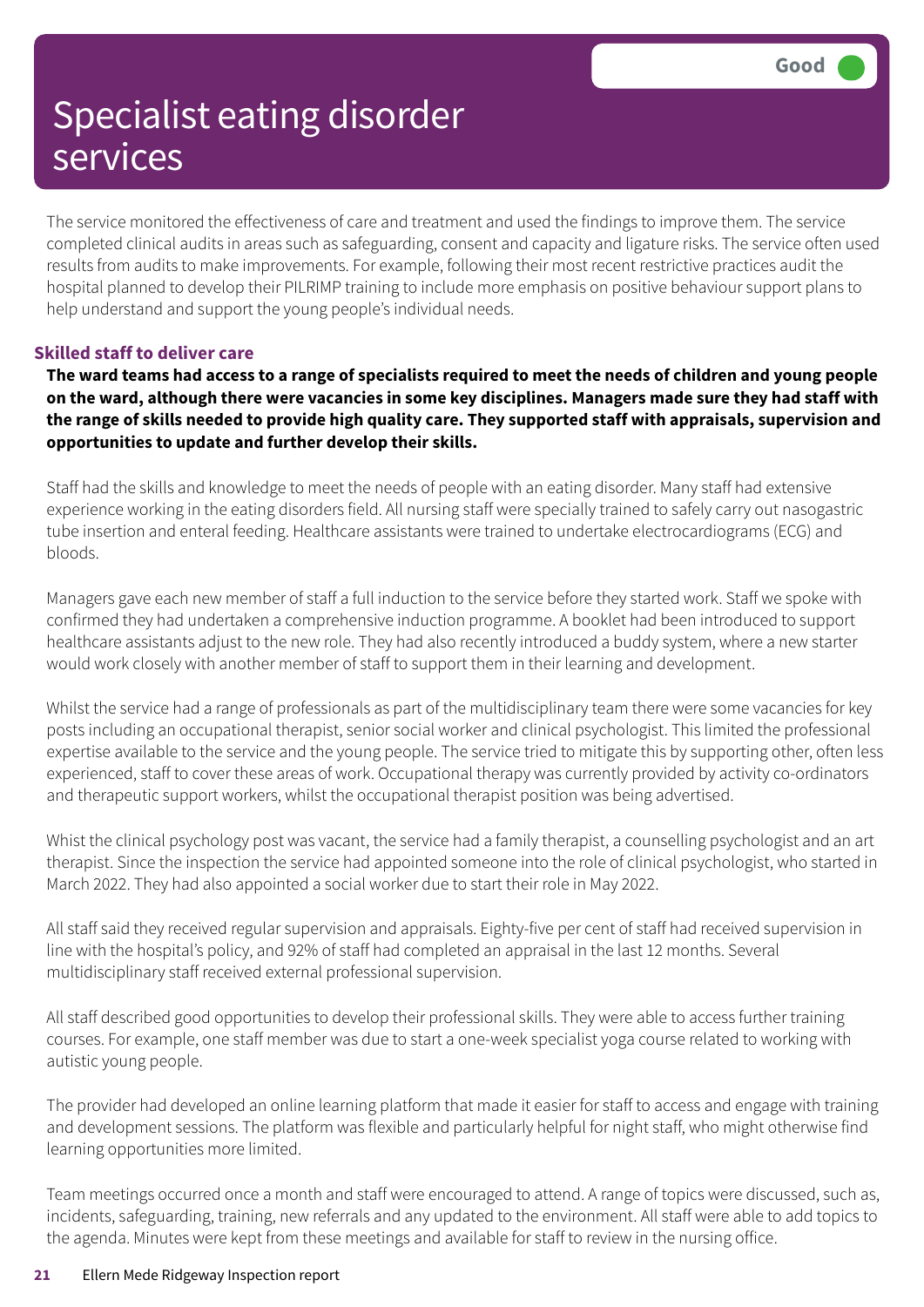A family therapist facilitated a reflective practice group for staff on each ward. On Nunn Ward they had been taking place every two weeks but no more than two or three staff were able to attend the group because the ward was unable to release staff. Reflective practice groups had not been taking place on Lask Ward recently as the family therapist facilitating the group had been on sick leave. The hospital manager had been offering ad hoc groups for supervision as they recognised it was difficult for ward staff to be released from their duties. The clinical operations director and hospital manager had begun offering informal 'tea and chat' sessions for staff to have a space to reflect and discuss any concerns.

Managers recognised poor performance, could identify the reasons and dealt with these. Managers understood the processes for managing poor performance and gave clear examples of the process they would follow to manage this. This included coaching on appropriate behaviours, providing additional training and support, and disciplinary action via their human resources team when necessary.

#### **Multi-disciplinary and interagency team work**

**Staff from different disciplines worked together as a team to benefit children and young people. They** supported each other to make sure children and young people had no gaps in their care. The ward teams had **effective working relationships with other relevant teams within the organisation and with relevant services outside the organisation.**

Staff from different disciplines worked together as a team to benefit young people's care. They described close and supportive working relationships with other professionals. Staff focused on providing the best care and treatment for the young people in their care.

Staff held regular MDT meetings to discuss young people and improve their care. We observed a weekly MDT review meeting. This meeting allowed staff to share clear updates on each young person and reviewed their care, treatment and risk management plans. We saw different members of the MDT were listened to by colleagues and their input was valued.

We attended the hospital daily situation meeting. This involved a review of each ward, staffing status and any emerging risks for the individual young people.

Education staff at the onsite school were fully integrated into the multi-disciplinary team. They attended weekly multidisciplinary team meetings where the needs and progress of the young people were discussed. Feedback from the MDT was shared with teachers to enable consistent support to the young people when they were in school.

The hospital had effective working relationships with external teams and organisations. For example, the service had close links with the local authority safeguarding team, as well as young people's local community care teams.

#### **Adherence to the Mental Health Act and the Mental Health Act Code of Practice**

#### Staff understood their roles and responsibilities under the Mental Health Act 1983 and the Mental Health Act **Code of Practice and discharged these well. Staff explained children and young people's rights to them.**

Where young people were subject to the Mental Health Act 1983, their rights were protected. Staff complied with implementing the Act and its Code of Practice. Staff knew who their Mental Health Act administrators were and when to ask them for support. At the time of inspection 91% of staff had completed training in the Mental Health Act.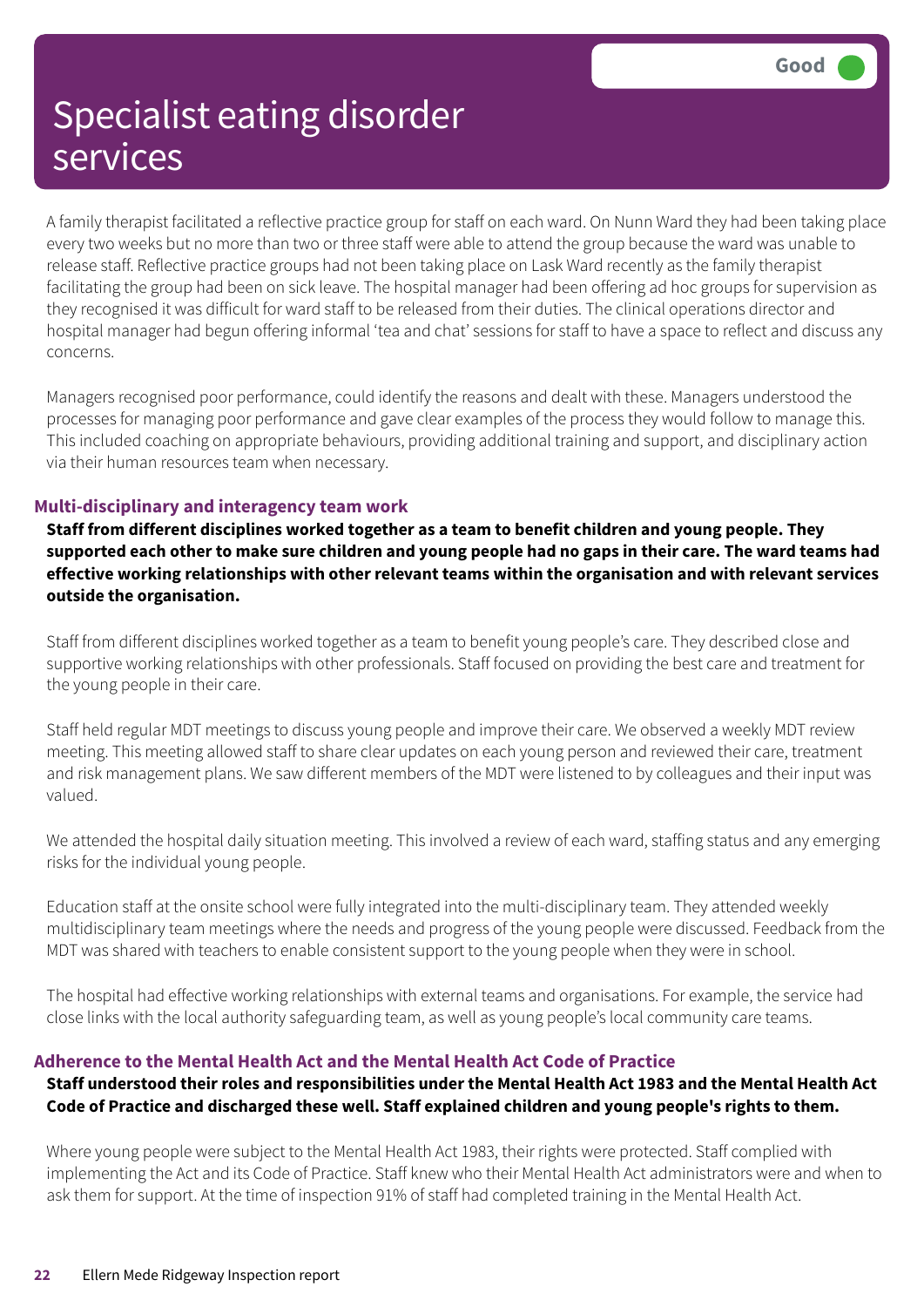Young people had easy access to information about mental health advocacy. The Independent Mental Health Advocate (IMHA) visited the service and supported young people during ward rounds, mental health tribunals and hearings. They supported both informal and young people detained under the Mental Health Act. The IMHA's contact details were displayed in communal areas of the ward and they visited the ward in person at least once per week. The advocate reported the hospital was very responsive to young people's feedback and any concerns raised were discussed in MDT meetings.

Staff explained to each child or young person their rights under the Mental Health Act in a way that they could understand. They repeated this as necessary and recorded it clearly in the young person's notes each time.

Staff made sure young people could take section 17 leave (permission to leave the hospital) when this was agreed with the responsible clinician.

Staff requested an opinion from a second opinion appointed doctor (SOAD) when they needed to.

Staff stored copies of young people's detention papers and associated records correctly and staff could access them when needed. All section papers were scanned onto the electronic record system and hard copies kept by the Mental Health Act administrator.

The Mental Health Act administrator completed audits to ensure staff were applying the Mental Health Act appropriately. This included a check of the Mental Health Act paperwork, that young people were informed of their rights regularly and that treatment authorisations had been completed appropriately.

#### **Good practice in applying the Mental Capacity Act**

**Staff supported children and young people to make decisions on their care for themselves. They understood** the hospital policy on the Mental Capacity Act 2005 applied to young people aged 16 and over and the **principles of Gillick competence as they applied to children under 16. Staff assessed and recorded consent and capacity or competence clearly for children and young people who might have impaired mental capacity or competence.**

Staff had a good understanding of the Mental Capacity Act and the five statutory principles. At the time of inspection, 84% of staff had completed training in the Mental Capacity Act and Deprivation of Liberty Safeguards.

The Mental Capacity Act applies to people over the age of 16. For decisions about care and treatment in those under 16, staff referred to guidance on Gillick competence. This is a test established by case law to assist clinicians' to determine whether a child of 16 years or under is competent to consent to medical examination or treatment. If a child is Gillick competent, they can give informed consent to an informal admission and treatment.

Staff assessed and recorded competence and capacity each time a young person needed to make an important decision. When reviewing treatment records, we saw evidence of competence and capacity being assessed once per week by a doctor. These assessments included the material decision to be made, the discussion that had taken place with the patient and evidence supporting the clinician's judgement about whether the patient had the requisite competence or mental capacity to make this decision. These assessments were reviewed in weekly MDT meetings.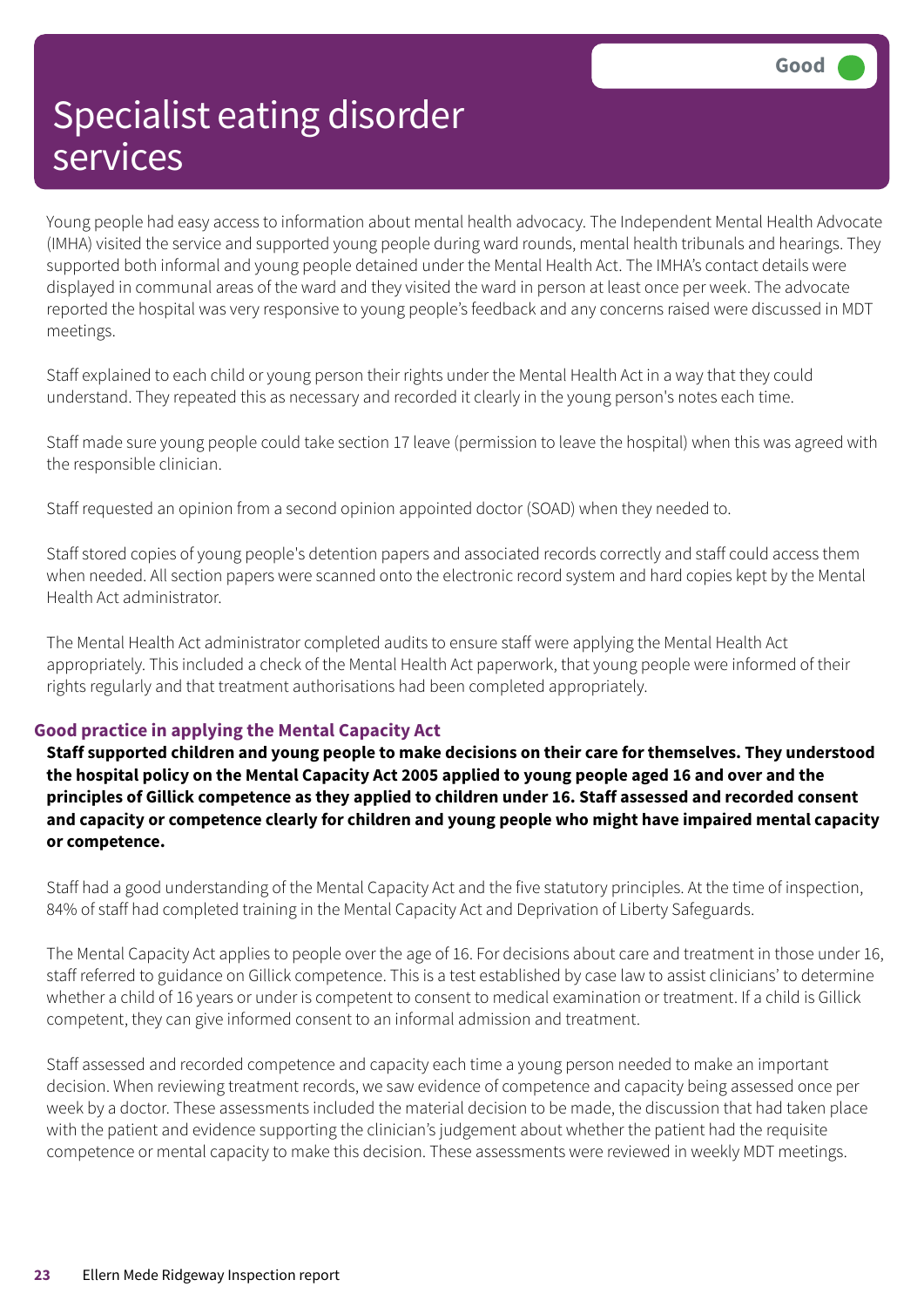Staff supported young people to be involved and make decisions on their care for themselves. They also involved families in the decision-making process. When staff assessed a young person as not having competence or capacity, they made decisions in the best interest of the child or young person with their family and considered the young person's wishes, feelings and history.

If the hospital had concerns about the competence or capacity of a young person to make a decision, staff requested an assessment under the Mental Health Act. All patients who were fed via a nasogastric tube were detained under the Mental Health Act.

#### **Are Specialist eating disorder services caring?**



Our rating of caring stayed the same. We rated it as good.

#### **Kindness, privacy, dignity, respect, compassion and support**

**The majority of staff treated children and young people with compassion and kindness. They respected children and young people's privacy and dignity. They understood the individual needs of children and young people and supported them to understand and manage their care, treatment or condition.**

We observed staff treating young people with compassion and kindness. Staff spoke with understanding, compassion and empathy when talking about young people they were caring for. Staff were passionate about their work.

Young people reported the majority of staff were kind, thoughtful and supportive. Young people commented their recovery was due to the permanent staff members.

Staff gave children and young people help, emotional support and advice when they needed it. One young person commented when they were upset staff were able to comfort them and help them feel safe.

However, some young people reported some agency staff were not empathetic and felt they needed more training in meal support techniques. All young people reported there were not enough staff, especially at nights and weekends. Young people commented there were not enough staff to carry out activities on weekends or open the toilet doors at night. They reported this led to less activities on these shifts and one young person said it was difficult to find free members of staff on the night shift when needing support.

Staff understood and respected the individual needs of each child or young person. This was seen in the Patient Inclusion in Least Restrictive Intervention Management Plan (PILRIMP) where young people were able to write in their own words the interventions that work well for them.

Staff felt that they could raise concerns about disrespectful, discriminatory or abusive behaviour or attitudes towards young people. Staff we spoke to felt confident in raising issues with managers. Staff had received additional training on boundaries within therapeutic relationships. At the time of inspection 92% of staff had completed boundaries for staff training.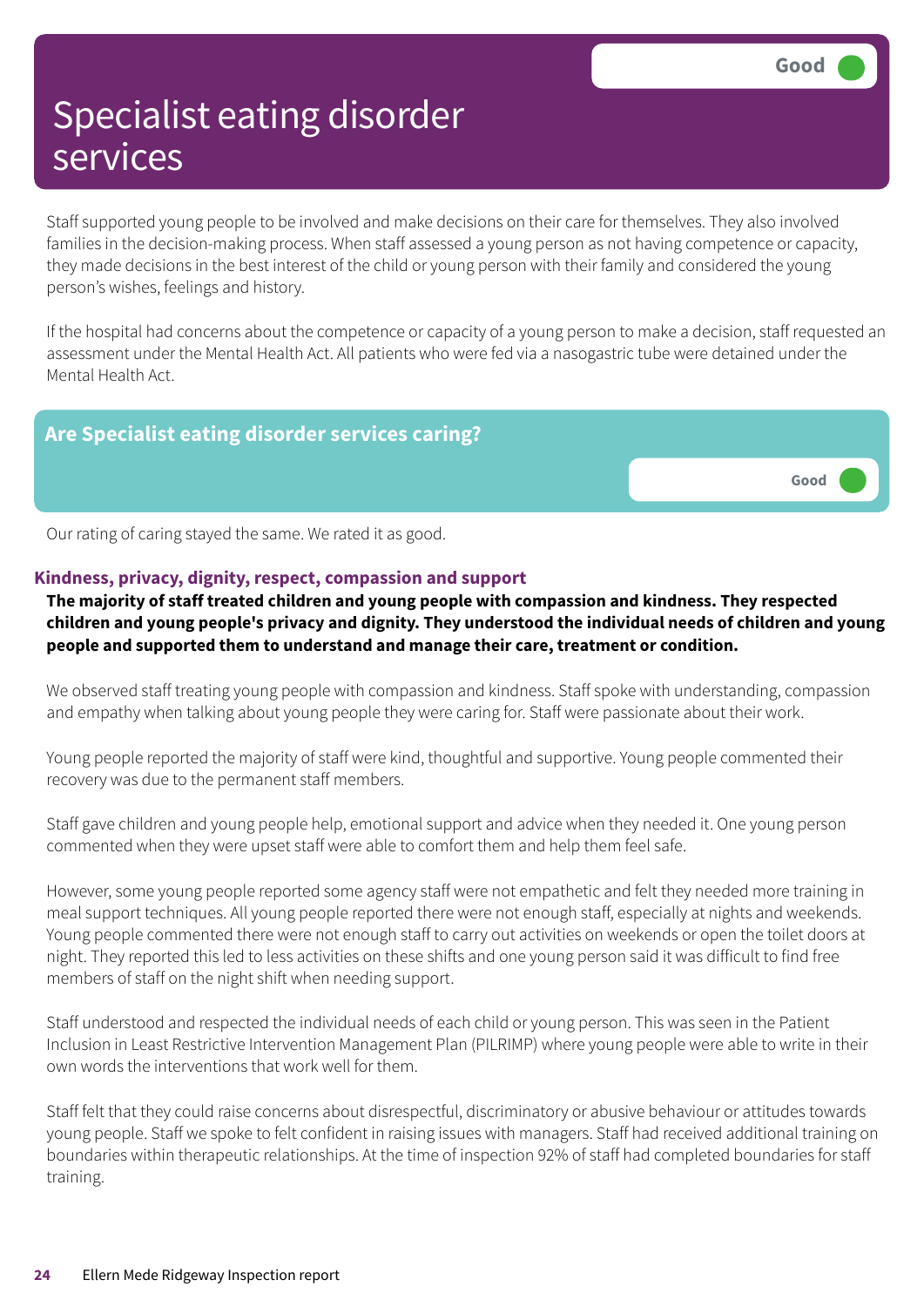Staff followed policy to keep young people's information confidential. Information was kept in nursing offices. Meetings to discuss a young person's care were held in offices and meeting rooms to ensure conversations could not be overheard.

The service had received 19 compliments within the last six months. These included compliments from young people who had left the service and were thanking the service for the support in their recovery.

#### **Involvement in care**

**Staff involved children, young people and their families in care planning and risk assessment and actively** sought their feedback on the quality of care provided. They ensured that children and young people had easy **access to independent advocates and to child helplines.**

#### **Involvement of children and young people**

The young people reported they were introduced to the ward and the service as part of their admission.

Young people reported they were involved in their care planning, although not all of them had copies of their care plans. The majority of young people felt treatment plans were explained to them, although others felt this was not always done clearly. The most recent annual patient survey found 60% of young people did not feel they were involved in their treatment decisions. The hospital were in the process of reviewing and developing an action plan for the concern raised and were planning to further discuss the feedback they received in the ward's community meetings.

We saw clear evidence of young people's involvement in the PILRIMP care plan. These plans were handwritten by the young people, in their own words. These plans included information around distraction techniques, how they liked to be communicated with and how they would prefer any potential physical intervention to be carried out. The service also collected feedback from young people and carers on how well the plan was working and made adjustments as needed.

Young people completed an activities checklist on admission to help identify their hobbies and interests. Activities staff tailored activities according to the young person's expressed interests and could easily obtain appropriate craft materials or other equipment to support the young person to engage.

Young people were invited to the MDT meeting where the team discussed their progress. They were also invited to give feedback to the meeting in writing. Staff told young people about the outcome of the meeting if they chose not to attend in person. MDT discussions were person-centred and looked at the holistic needs of each young person.

Staff made sure young people could access advocacy services. All young people knew how to contact the advocate if needed.

However, when young people were asked in their annual survey if they felt able to contribute to decisions about the service 50% disagreed, 20% strongly disagreed and 30% neither agreed or disagreed. Young people were therefore not feeling involved in decisions about the service, when appropriate. The hospital had identified this was a concern from the survey and were in the process of developing an action plan.

All young people knew how to provide feedback about their experience. The service had feedback forms in communal areas. The service also collected feedback via an annual patient survey. The activities staff facilitated a community group meeting once a week where young people could raise concerns about the environment or other issues affecting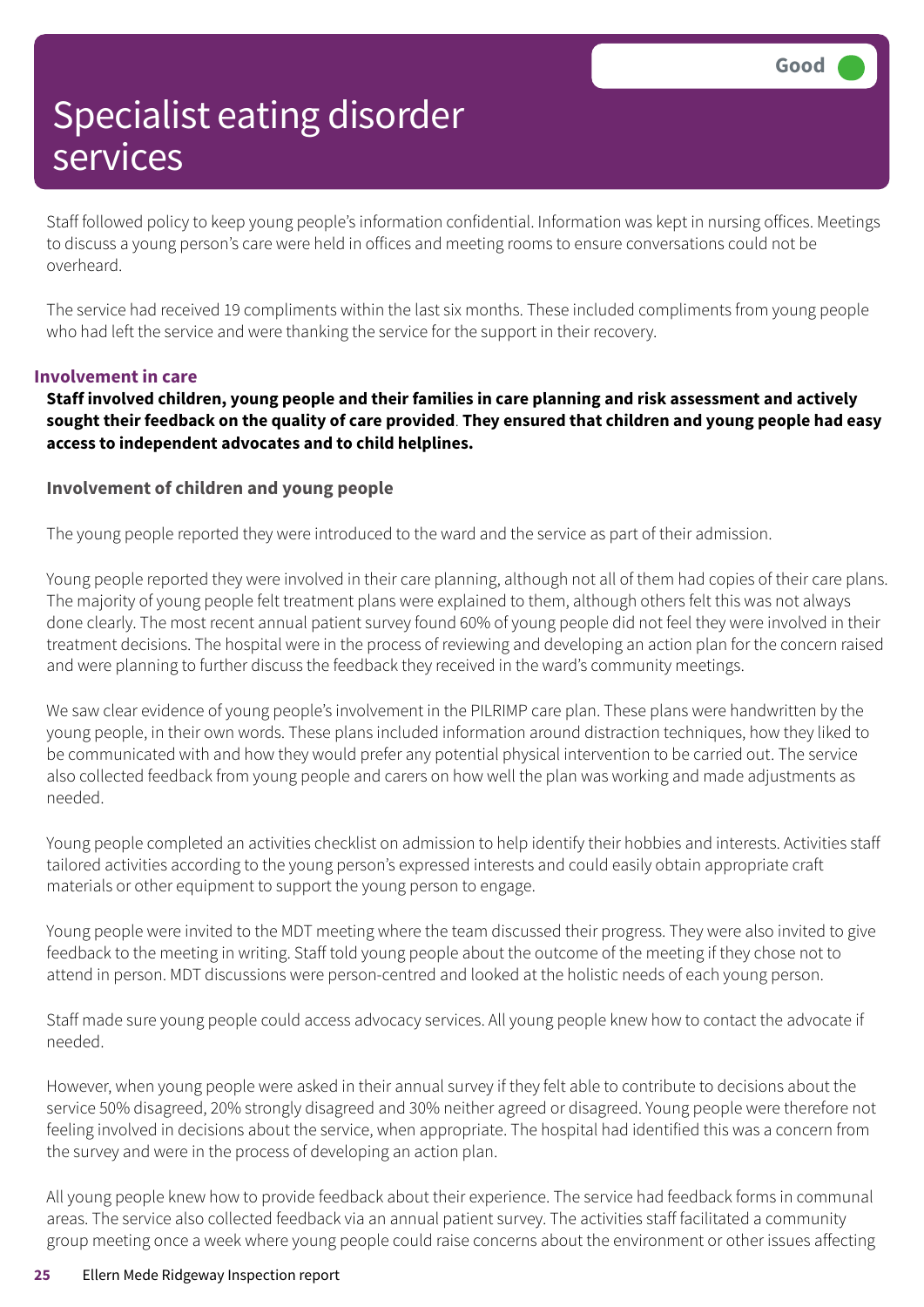their stay. Some ward staff or managers attended the community meeting, but staff reported that attendance was inconsistent. Young people did not always get regular updates and timely information on the progression of the issues they had raised, such as information on timescales for the completion of repairs, from senior managers. It was not always clear who the owners of particular actions or concerns were, which meant it was difficult for young people to follow up with the right person. Young people reported this made them less likely to want to participate in these meetings, and we saw evidence of no comments from young people when reviewing the community meeting minutes.

#### **Involvement of families and carers Staff informed and involved families and carers appropriately.**

The majority of carers we spoke with gave very high praise for the staff and the care that had been offered at the hospital. One carer said the service went above and beyond, and another said staff looked at their child as a whole person, supporting their individual needs.

Carers were very happy with the level of communication from the service. Carers were updated weekly via emails following MDT meetings, as well as updated as needed throughout the week. Carers reported staff were always available to talk to when needed, and they received timely responses to emails.

Carers also raised some areas of improvement, such as, more training for agency staff on eating disorders, more activities should be planned for the weekend, the admission booklet should be updated and the system to book a room to visit their child could be updated as it was sometimes difficult to book.

Some carers spoke also about the difficulty not being able to visit when there was an outbreak of COVID-19 on the ward, but they understood the rationale behind this.

Other carers spoke about inconsistencies with medical staff and how to contact them, for example, some doctors were happy for carers to email them directly, whereas others were not.

The family therapist facilitated a parents' group every month. Parents provided support for each other. The group invited outside speakers on relevant topics. The autistic spectrum disorder lead nurse had spoken to the group and upcoming topics for discussion included self-harm and the Mental Health Act.



Our rating of responsive stayed the same. We rated it as good.

#### **Access and discharge**

**Staff planned and managed the majority of discharges of children and young people well. They worked well** with services providing aftercare and managed children and young people's move out of hospital. As a result, children and young people usually did not have to stay in hospital when they were well enough to leave or **reached the age of 18.**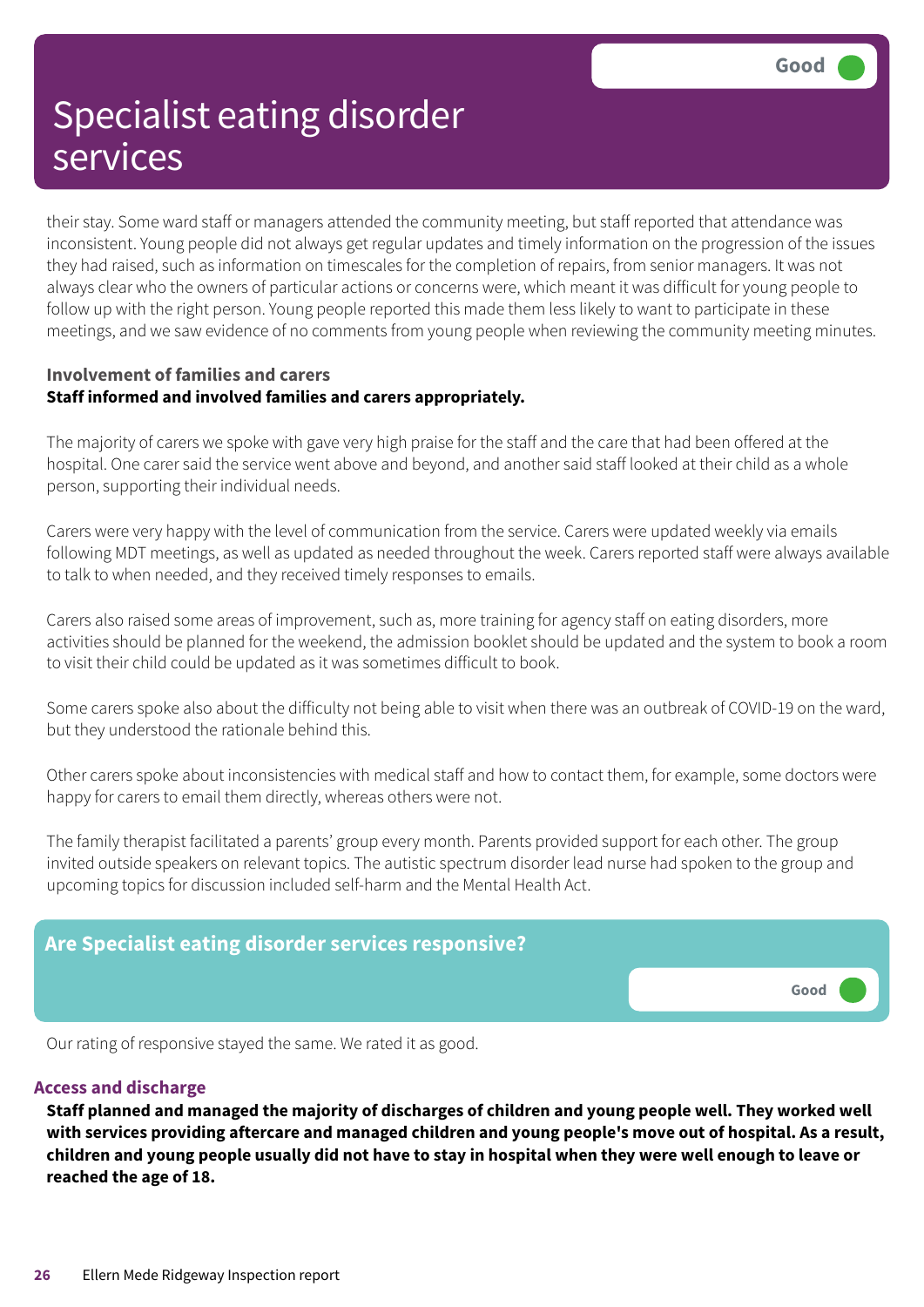The hospital worked closely with the North Central East London (NCEL) provider collaborative for admissions and continued to provide services to commissioning teams across the country, with a new contractual agreement with the East of England.

At the time of our inspection 17 young people were from London boroughs. Eight young people were out of area placements, 32% of the young people. The registered manager commented they ensured all carers were kept up to date with the care and treatment of their child to support them to feel involved, and this was confirmed by the feedback we received from carers.

From August 2021 to February 2022 bed occupancy ranged from 82% to 93%. At the time of inspection, the hospital had 25 young people, a bed occupancy of 89%.

The service had admission criteria, that is, children and young people who were aged between eight and 17 years and had a diagnosis of an eating disorder with or without co-morbidities. Young people could be informal or detained under the Mental Health Act. Most admissions to the service were planned transfers from other mental health services although on occasion emergency admissions were accepted.

From December 2021 to February 2022 the service received 104 referrals. A referrals manager coordinated regular referrals meetings with the management team**.** The medical director and clinical operations director reviewed all referrals. An assessment was then carried out, either in person or via video call. As the length of stay for these young people could be long, the service had an agreement with commissioners to keep up to five young people on their wait list at one time.

When we inspected the service, they had four young people on their wait list due to a recent discharge. Those who were on paediatric wards, or those previously known to the service were given priority due to the level of risk. Those who had not been accepted onto the wait list would be signposted to other services via their referring team.

Managers and staff worked to make sure they did not discharge young people before they were ready. Between April 2021 and December 2021, the service had an average length of stay of 275 days. The social worker worked closely with young people as they prepared for discharge and they ensured the community care teams were involved in all planning. The service had two cottages which they used as step down units to support young people when they were approaching discharge.

When young people went on leave their bed was always available when they returned. Young people moved between wards only when there were clear clinical reasons, or it was in the best interest of the young person. Staff did not move or discharge young people at night or very early in the morning.

#### **Discharge and transfers of care**

Young people did not have to stay in hospital when they were well enough to leave. Between April 2021 and December 2021 there were 13 discharges from the hospital.

Staff carefully planned young people's discharge and worked with care managers and community care coordinators to make sure this went well. Of the four care records we reviewed two young people had discharge discussions documented. The other two young people were on the high dependency unit and were too unwell to engage with discharge discussions.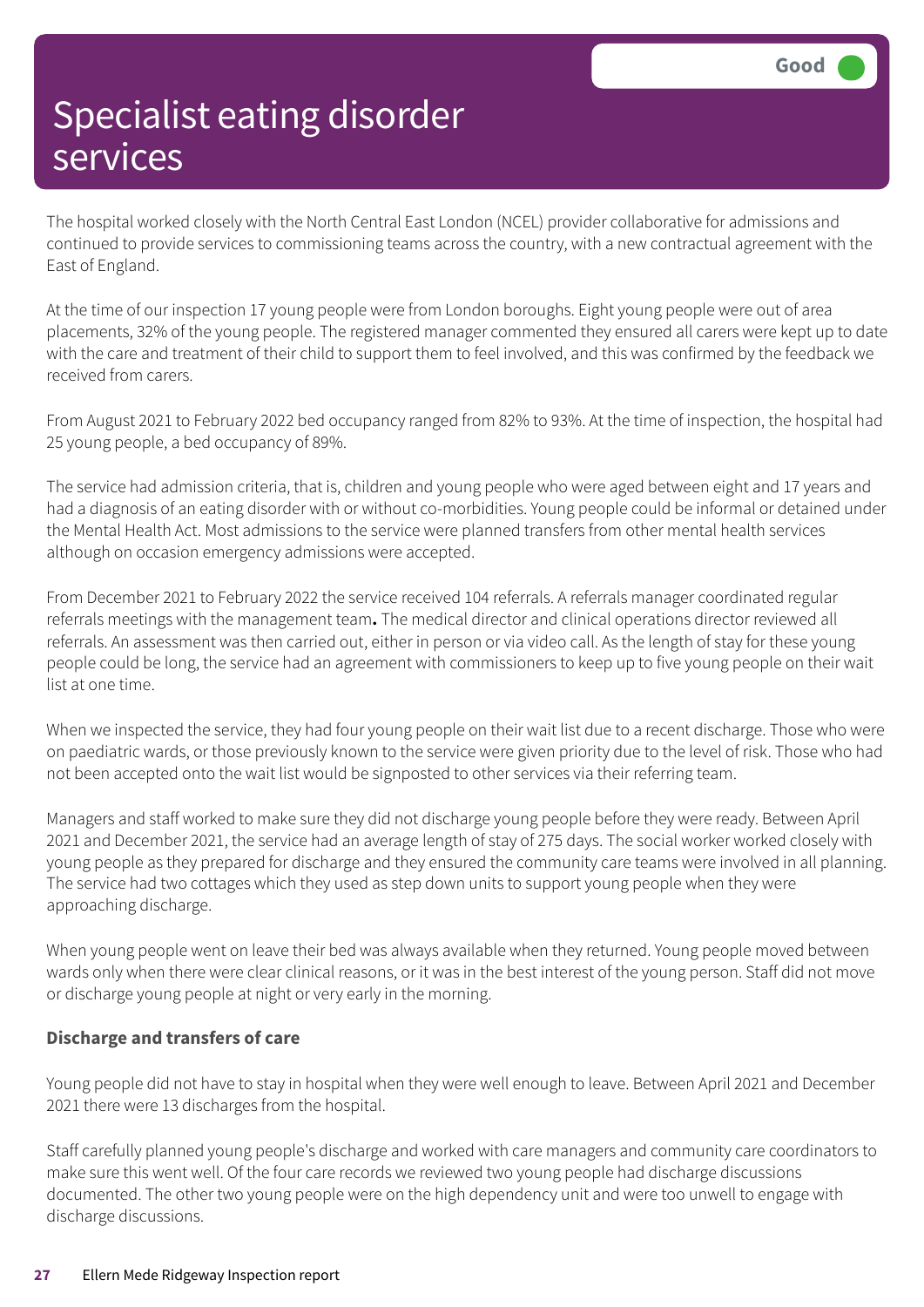Discharges followed a gradual approach made with the young person, their carers and the community teams. Young people would initially have escorted and unescorted leave. If this went well this would extend to having time at home, followed by overnight leave. This plan would continue until the young person and staff felt confident the young person was ready to be discharged from the service.

Managers monitored the number of young people whose discharge was delayed and took action to reduce them. Three young people had their discharge delayed over the past six months. These were all young people who had turned 18 whilst on the unit. The ward informed us discharge planning began when young people turned 17.5 years old. These young people had been referred to adult units, however due to the increase in risk or change in presentation those placements were no longer appropriate. The service continued to work with commissioners, external services and community teams to manage safe discharges. Two 18-year olds were admitted to the service at the time of the inspection.

#### **Facilities that promote comfort, dignity and privacy**

**The design, layout, and furnishings of the ward supported children and young people's treatment, privacy** and dignity. Bed areas were shared by two young people. There were quiet areas for privacy. The food was of **good quality but young people wanted more variety.**

Bedrooms were shared, with two young people in each room. Each of the cottages had one single room, as well as one room on Lask Ward. Should the hospital have a male young person admitted, they would use a single room.

The service reported they risk assessed children and young people when they assessed who shared rooms. This was not only done by ensuring young people were of a similar age, but also a similar stage in their recovery. The young people we spoke to said they preferred to share their room and were asked if they wanted to have a single room. Bedrooms were small but could be personalised.

Young people did not always have a secure place to store personal possessions. Young people reported the safes in their bedrooms were not used as staff did know how to operate them. There was also only one safe per bedroom, despite two young people sharing a room. This was raised with senior managers who reported instructions would be given to staff on how to use the safes and a review of furniture would take place to ensure equal access to storage for each young person.

The hospital was a small site, but young people had access to a range of rooms and equipment to support treatment and care. For example, a quiet room on Lask Ward, TV room and activities room. The activities room contained a large range of materials, games and musical instruments that the young people could use.

There were rooms off the unit where young people could meet with visitors. Young people who were well enough and either informal or had been granted leave, could meet their families and visitors outside of the premises if they preferred to do so.

Young people were able to make telephone calls in private. Young people had access to their own mobile phones. The service had put safeguards on the WiFi to ensure young people were unable to access online content which could affect their recovery.

The hospital had a large outside garden. The young people could access this garden and staff often accompanied young people to this area.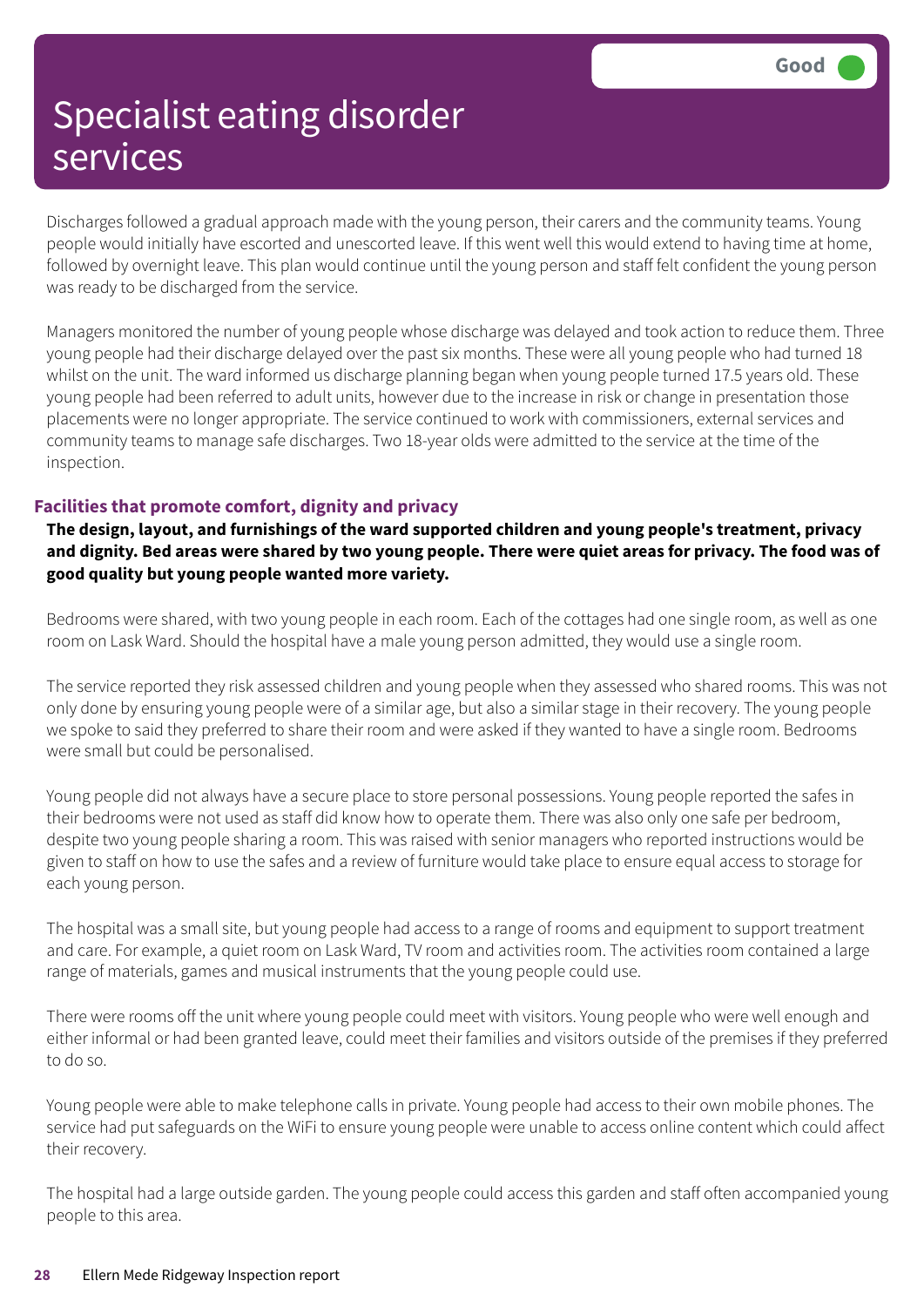Whilst there was a programme of activities for the weekend, and a therapeutic support worker was allocated to work these shifts, young people felt there were not enough activities at the weekend.

The hospital had access to a van and a driver for excursions, although the use of this had been impacted by COVID-19 restrictions.

#### **Children and young people's engagement with the wider community**

The young people were able to attend the on-site school. The on-site school was registered with Ofsted. Ofsted rated the school as 'outstanding' at their last inspection in January 2018. The Ofsted report described how the school ensured 'that teaching staff and health professionals work together exceptionally well to improve pupils' life chances.' Hospital staff encouraged the young people to attend school. When young people were not well enough to attend school, education staff went to the wards to see them and provide suitable educational activities. The service had supported young people to achieve positive results academically both GCSEs and A levels. The school was able to source the specialist teachers necessary to teach a wide range of subjects. Teachers kept in regular contact with the young person's home school and helped facilitate their return to education on discharge.

Staff helped young people to stay in contact with families and carers. Young people were able to access computers and their own personal phones to enable video calls when there was an outbreak of COVID-19 and visiting was suspended

#### **Meeting the needs of all people who use the service**

The service met the needs of all children and young people - including those with a protected characteristic. **Staff helped children and young people with communication, advocacy and cultural and spiritual support.**

The service was accessible to young people with disabilities. There was a lift available and mobility hoists were available for use throughout the hospital.

The service had access to interpreters when required. Written information could also be translated if a young person's first language was not English, but this was not required for the current inpatient group.

Staff supported young people to take part in a range of activities when they were not in school or taking part in therapies. The activities coordinators supported young people back into education, helped them be together socially and remain occupied. The activities and equipment provided were based on the interests and preferences of the young people, for example currently knitting and crochet. Activities staff had a budget to obtain equipment and materials and could do so easily and promptly. They also offered activity groups such as yoga twice a week and a daily community walk for those who were able to take part. At the weekend therapeutic support workers supported the young people with activities. Activities coordinators worked until 7.30pm two evenings a week to support the young people with activities.

Young people on bed rest were provided with activity packs including board games, cards, sketch books and journals.

A range of food options were available for young people which met dietary and cultural needs. Young people reported the food was okay but would like to have more variety for sandwich fillings.

Staff ensured young people had access to appropriate spiritual support. The service had a multi-faith room where copies of religious texts were kept. The service had in the past supported young people to attend places of worship should they want this.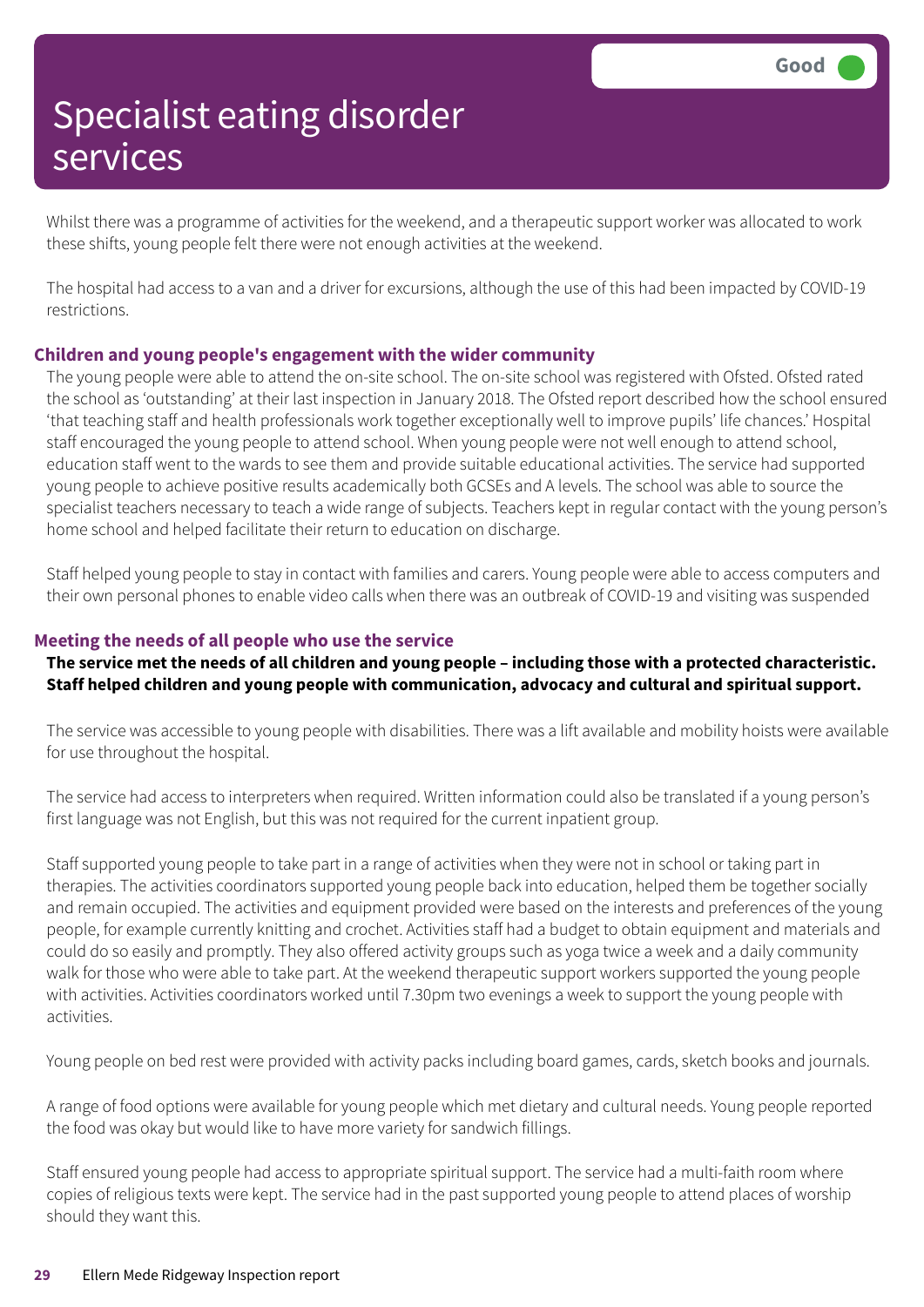Staff received training in equalities and diversity, at the time of inspection 98% of staff had completed this.

Following the last inspection, the service introduced mandatory training in supporting LGBTQ+ clients and this had been completed by 86% of staff. Young people were able to address specific needs in their Patient Inclusion in Least Restrictive Intervention Management Plan (PILRIMP). However, there was nothing specific on display in the wards that indicated the wards were inclusive environments looking to meet the needs of those young people with protected characteristics.

#### **Listening to and learning from concerns and complaints**

#### **The service treated concerns and complaints seriously, investigated them and learned lessons from the results, and shared these with the whole team and wider service.**

Over the last 12 months the hospital received 20 complaints. Two were formal complaints, three were whistleblowing complaints and 15 were informal concerns. These complaints were mostly from young people and carers.

Children, young people, relatives and carers knew how to complain or raise concerns. There were leaflets displayed in communal areas as well as the waiting room with information on how to complain or provide feedback.

Staff understood the policy on complaints and knew how to handle them. The hospital policy stated the service had 25 days to formally respond to a complaint. The service kept a log of all complaints with their outcomes, this supported them in monitoring their adherence to the time scales. Managers investigated these complaints and identified themes. The themes were logged through their complaints analysis reports.

Of the 20 formal complaints, all but three were responded to within the appropriate time frames. Where these time frames were exceeded, complainants were sent a letter with an apology and an explanation for the delay.

Managers shared feedback from complaints with staff and learning was used to improve the service. Feedback was discussed in clinical governance meetings. This was then spread to the wider team by managers in team meetings, and emails with lessons learnt bulletins. For example, all staff were reminded of the least restrictive principles following an incident where a young person was given water through their nasogastric tube, despite this not being care planed.

The service kept a log of the compliments they received. The service used compliments to learn, celebrate success and improve the quality of care.



Our rating of well-led stayed the same. We rated it as good.

#### **Leadership**

**Leaders had the skills, knowledge and experience to perform their roles. They had a good understanding of the service they managed and were visible in the service and approachable for children, young people, families and staff.**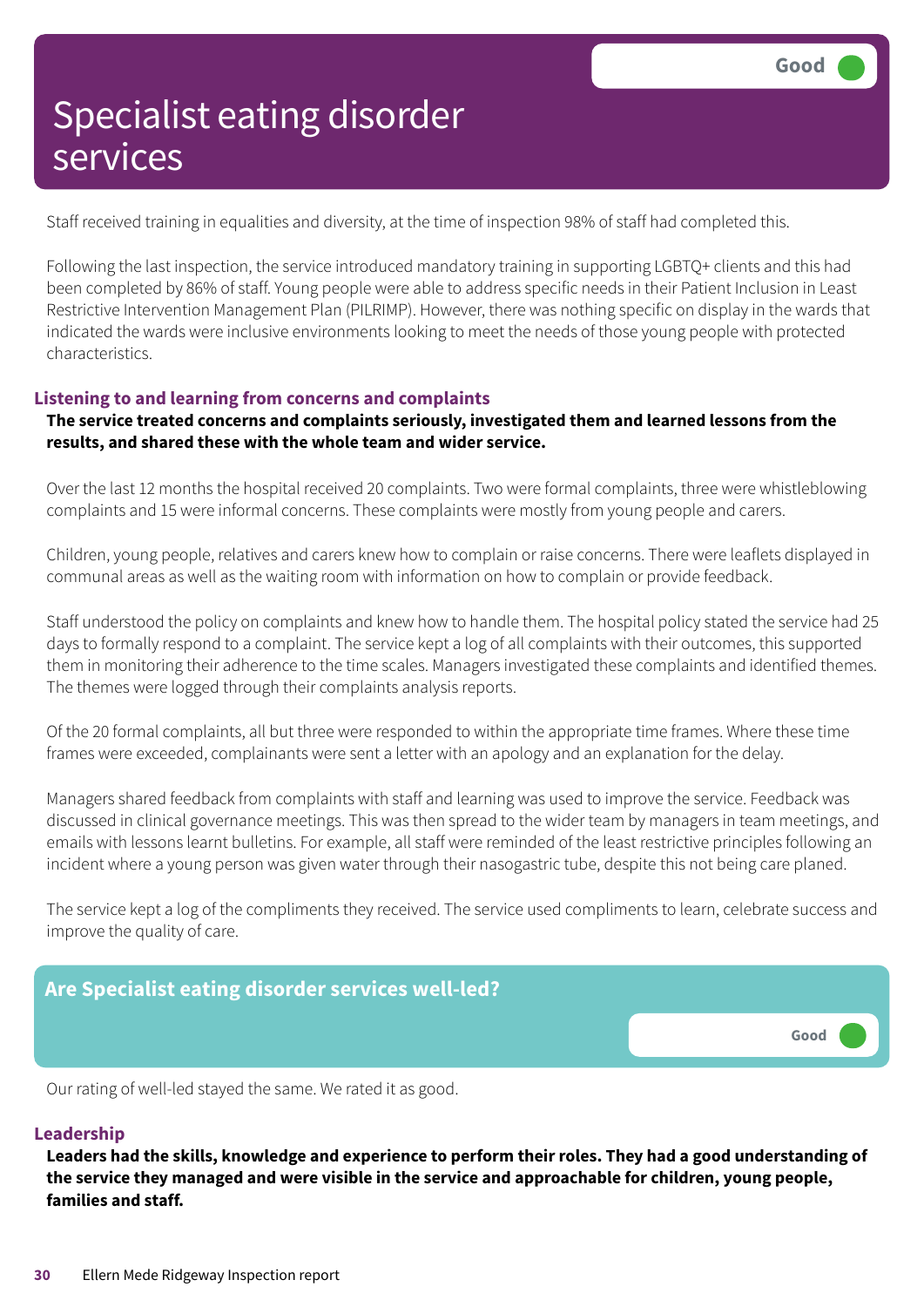Leaders had experience to manage the service safely. Key senior staff members such as the medical director and clinical operations director had been in their roles for a number of years.

Leaders had a good understanding of the service they managed. They could explain clearly how the teams were working to provide high quality care and they knew the individual young people well.

Staff described the registered manager as visible and approachable, and said they could get support from them when they needed it.

The senior management team who had oversight of all the provider's services, although physically based at Ellern Mede Ridgeway, were seen by some staff as somewhat remote. This led to a feeling of staff not always being appreciated or valued.

#### **Vision and strategy**

Staff knew and understood the provider's vision and values and how they applied to the work of their team. The provider had a philosophy of care which centred around supporting young people to be able to take control of their eating disorder, with the support of the hospital and their families. Their goal was to help the young person develop trust in the team and use the hospital as a resource to gain the strength and confidence to challenge the illness.

A number of staff spoke about a 'never give up' attitude when it came to young people's recovery and treatment plans.

Senior staff had successfully communicated the provider's vision and values to the frontline staff. They ensured values were discussed in team meetings and individual supervision.

We saw staff acting in line with these values and young people and carers described the majority of staff as kind, respectful and compassionate.

#### **Culture**

#### **Staff felt respected, supported and valued. They said the service promoted equality and diversity in daily work and provided opportunities for development and career progression. They could raise any concerns without fear.**

Staff felt positive and proud about working for this service and the positive outcomes they had seen for the young people they cared for.

Staff described good morale and were positive about their colleagues. Staff spoke highly of the management team and the culture within the organisation.

Staff had not reported any cases of staff bullying or harassment. All staff described the registered manager as very approachable and supportive and felt valued by peers and other disciplines. However, not all staff felt valued by the senior leadership team.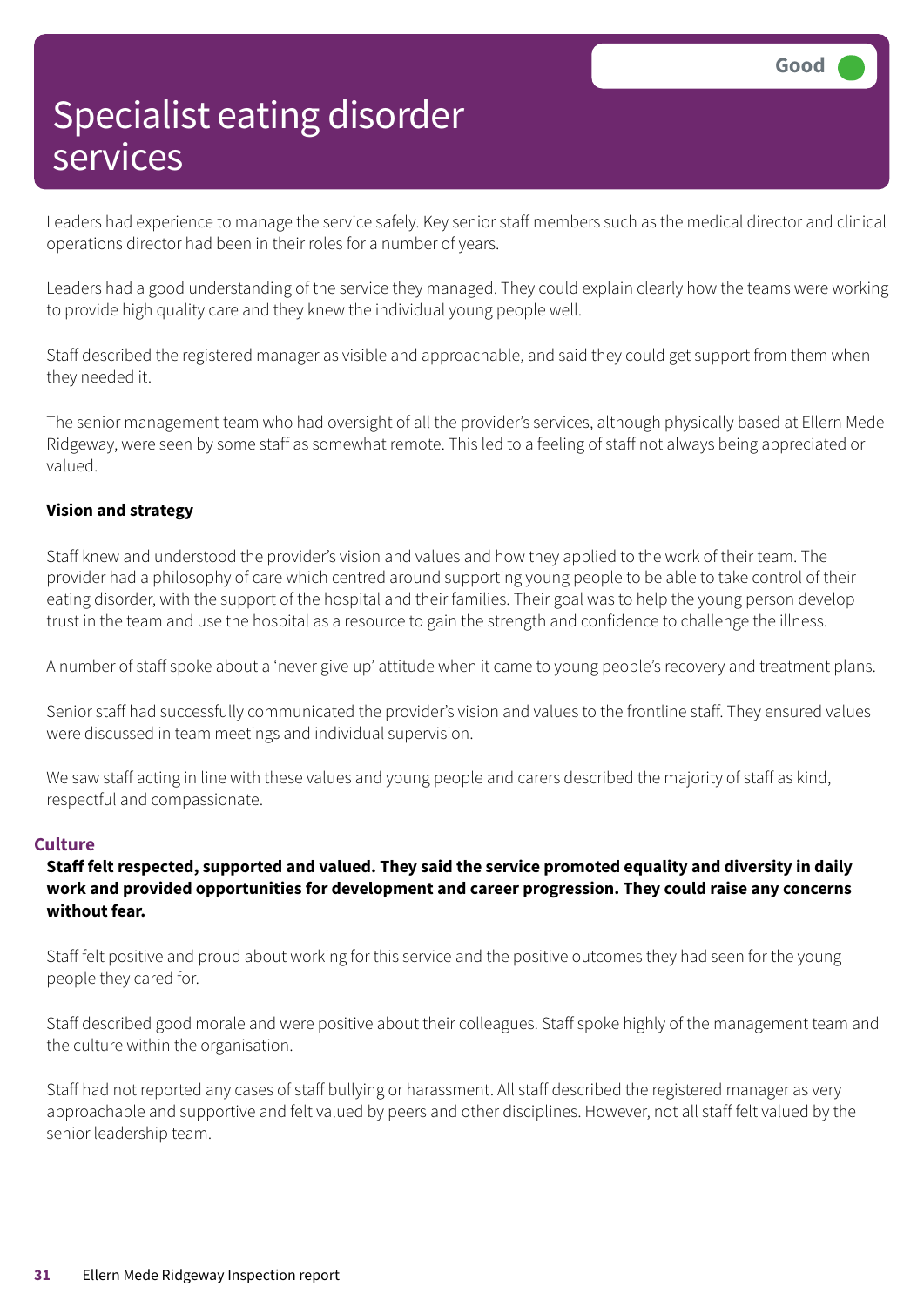Development opportunities were available to staff, but due to the small size of the service opportunities were limited. We saw evidence of staff who began as healthcare assistants and staff nurses had been supported into ward manager and senior nursing positions. The hospital was also in the process of beginning more apprenticeship schemes for staff; they currently had an apprentice social worker. However, some staff described a lack of opportunities for career progression.

The service had a whistleblowing policy and had a Freedom to Speak Up Guardian. Regular reminders of this policy were sent to staff via email. Staff said they were able to speak up about any concerns they had and felt they would be listened to.

Managers dealt with poor staff performance when needed. Managers gave clear examples of the process they would follow to manage poor performance. This included coaching on appropriate behaviours, providing additional training and support, and disciplinary action when necessary.

Staff appraisals included conversations about career development and how they could be supported. The service offered an education fund available for all permanent staff, who have been employed for over one year, to support continuing professional development.

Staff had access to support for their own physical and emotional health needs through an occupational health service. This was available to staff via an application on their mobiles, the application had a range of support and guidance, including being able to book individual counselling sessions. The service had also recently recruited a wellbeing and inclusion manager who would start in the coming months. This manager would also focus on developing equality, diversity and inclusion within the service.

The provider recognised staff success within the service, for example, through the monthly staff 'extra mile' awards. Young people, carers and staff could nominate a member of staff for exceptional care and support.

#### **Governance**

#### **Our findings from the other key questions demonstrated that governance processes operated effectively at team level and that performance and risk were managed well.**

Governance arrangements were in place that supported the delivery of the service.

There was a clear framework of what must be discussed at a ward or management level in meetings to ensure that essential information, such as learning from incidents and complaints, was shared and discussed.

The service held quality safety and strategy meetings every three months. These meetings were attended by senior staff members across all of the provider's locations and had a structured agenda. The meetings had updates from subcommittees, such as the audit committee and governance committee and also reviewed risks, safeguarding and incidents that had occurred and affected the provider as a whole.

The hospital also had monthly quality meetings where they discussed performance, risks and updates specifically related to the Ellern Mede Ridgeway hospital site. These local monthly meetings would discuss the local concerns that needed to be raised with the provider as a whole at their larger quarterly quality safety and strategy meetings. Senior members from the Ellern Mede Ridgeway team attended these meetings and there was a structured agenda. The service provided a range of updates based on the CQC's key lines of enquiry. The meeting minutes showed good oversight of service delivery and quality, they discussed and provided links to recent audits, recent risks and any recent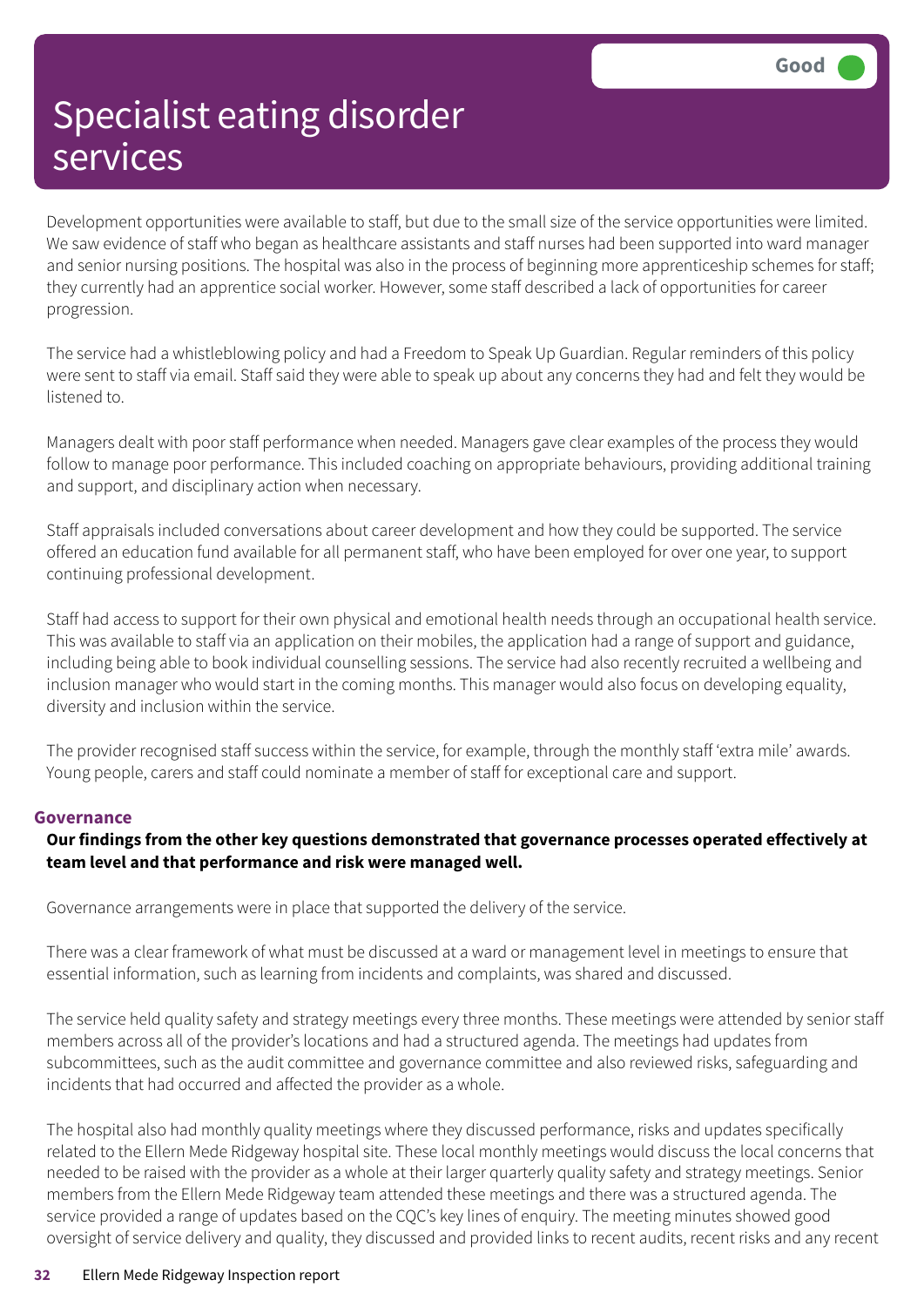feedback. The service had action plans documented for each point discussed. However, not all agenda points were discussed at each meeting. For example, February 2022 minutes did not document discussions on agency usage, mandatory training compliance and updates from team meetings. January 2022 minutes did not document discussion on the risk register, young people's physical health or updates from team meetings. It was therefore unclear if concerns raised by staff at ward team meetings were being discussed and considered by senior staff.

The hospital held morning meetings each weekday where senior members of staff gathered to discuss young people's observation levels, staffing and any incidents that occurred in the last 24 hours.

The service had robust recruitment and employment processes in place. We reviewed three staff human resources files whilst on site. These files were well-organised and contained appropriate information regarding the recruitment process, references, disclosure and barring service checks and where appropriate confirmation of professional registration.

Staff participated in local audits. From January 2021 to December 2021 the service carried out audits in 17 areas. Examples of audits included infection prevention and control audits, prescription chart audits and environmental audits. Outcomes of these audits were discussed in the monthly quality meetings. The prescription chart audit found examples of medication errors. In response to this the service worked closely with their pharmacist to introduce an e-prescribing platform, which included more safeguards in ensuring prescriptions were entered correctly.

The service had external auditors assess their health and safety and conduct a fire risk assessment. Following these reviews, the hospital compiled a list of the actions required, who was responsible for the action, and any updates. Some of these actions had been completed, such as, developing home working guidance and moving combustible materials to safe spaces. Other work was ongoing, such as, ensuring the automatic smoke ventilation system was regularly serviced and ensuring risk assessments for employees were up to date.

Staff had implemented recommendations from reviews of incidents, complaints and safeguarding alerts at the service level. For example, ensuring all staff complete training in professional boundaries following safeguarding concerns.

Staff understood the arrangements for working as a team and linking with external organisations. For example, staff engaged with the young people's schools, local community team, social workers and their funding organisations.

#### **Management of risk, issues and performance**

#### **The service had effective risk management systems in place.**

Staff maintained and had access to the risk register at ward and provider level. The register was updated at the governance meetings and staff at all levels could escalate concerns when required. Staff concerns matched those on the risk register, for example, staff retention and use of agency staff.

The service had plans for emergencies, for example, a power cut. The service had a business continuity plan which covered a range of possible incidents and recovery plans. Plans included emergency contact details and a list of action staff should take in the event of an emergency.

#### **Information management**

**The service had systems and the technology in place to carry out their roles effectively.**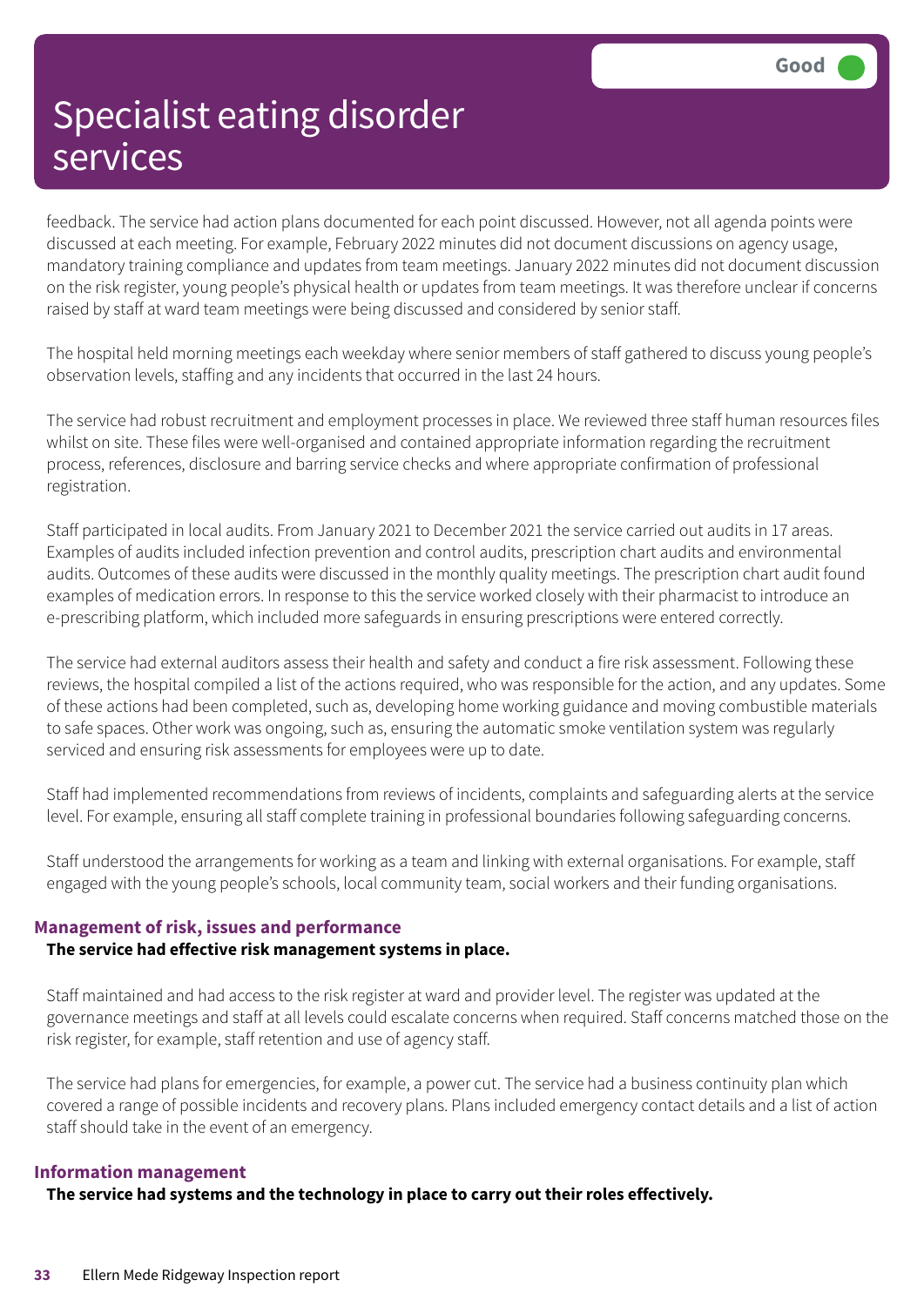The service used systems to collect data from wards and directorates that were not over-burdensome for frontline staff. Data was collected and used to produce regular reports for the senior management team which provided oversight of the service.

Information governance systems included confidentiality of young people's records. Training in data protection regulations was included in the hospital's mandatory training. At the time of inspection 91% of staff had completed this training.

Managers had access to information to support them with their management role. This included information on the performance of the service, staffing and the care they provided.

Staff had access to the equipment and information technology needed to do their work. The information technology infrastructure, including the telephone system, worked well and helped to improve the quality of care. Staff had access to an application on their phone where they could access health and wellbeing advice, as well as their upcoming shifts.

Staff made notifications to external bodies as needed, including the Care Quality Commission. The service made safeguarding referrals to the local authority safeguarding team when they were concerned about possible abuse of young people.

#### **Engagement**

#### Patient, carers and staff were able to provide feedback to the service. Managers used this feedback to make **improvements.**

Staff and young people had access to up-to-date information about the work of the provider and the services they used. Staff were kept up to date thorough team meeting and emails. Young people were kept up to date through community meetings. Due to the small size of the hospital managers were able to meet with staff and young people regularly.

Young people and carers had opportunities to give feedback on the service they received. Young people completed a yearly survey on topics related to their experience of care at the hospital. The hospital was in the process of developing an action plan following the most recent survey results. Young people could also provide feedback via the feedback forms in reception and community meetings. Carers were able to provide feedback at any time by calling the ward as well as during their monthly carer meetings. Young people were consulted on matters such as redecoration, furniture choices and menu plans in the weekly community meetings.

Managers and staff had access to the feedback from young people, carers and staff and often used it to make improvements. For example, MDT members such as therapists and the pharmacist attended community meetings following young people reporting feeling they needed more information on these topics. However, whilst there were opportunities for young people to provide feedback at community meetings, they did not feel these concerns were being adequately addressed. Young people did not always receive updates or feedback on the matters they discussed. Young people reported this made them less likely to want to raise feedback at this meeting.

Young people and staff could meet with members of the hospital's senior leadership team to give feedback. The management team worked closely with young people and staff in an open and approachable manner.

Directorate leaders engaged with external stakeholders such as commissioners. For example, senior staff members were actively engaged in the eating disorder network for the local provider collaborative.